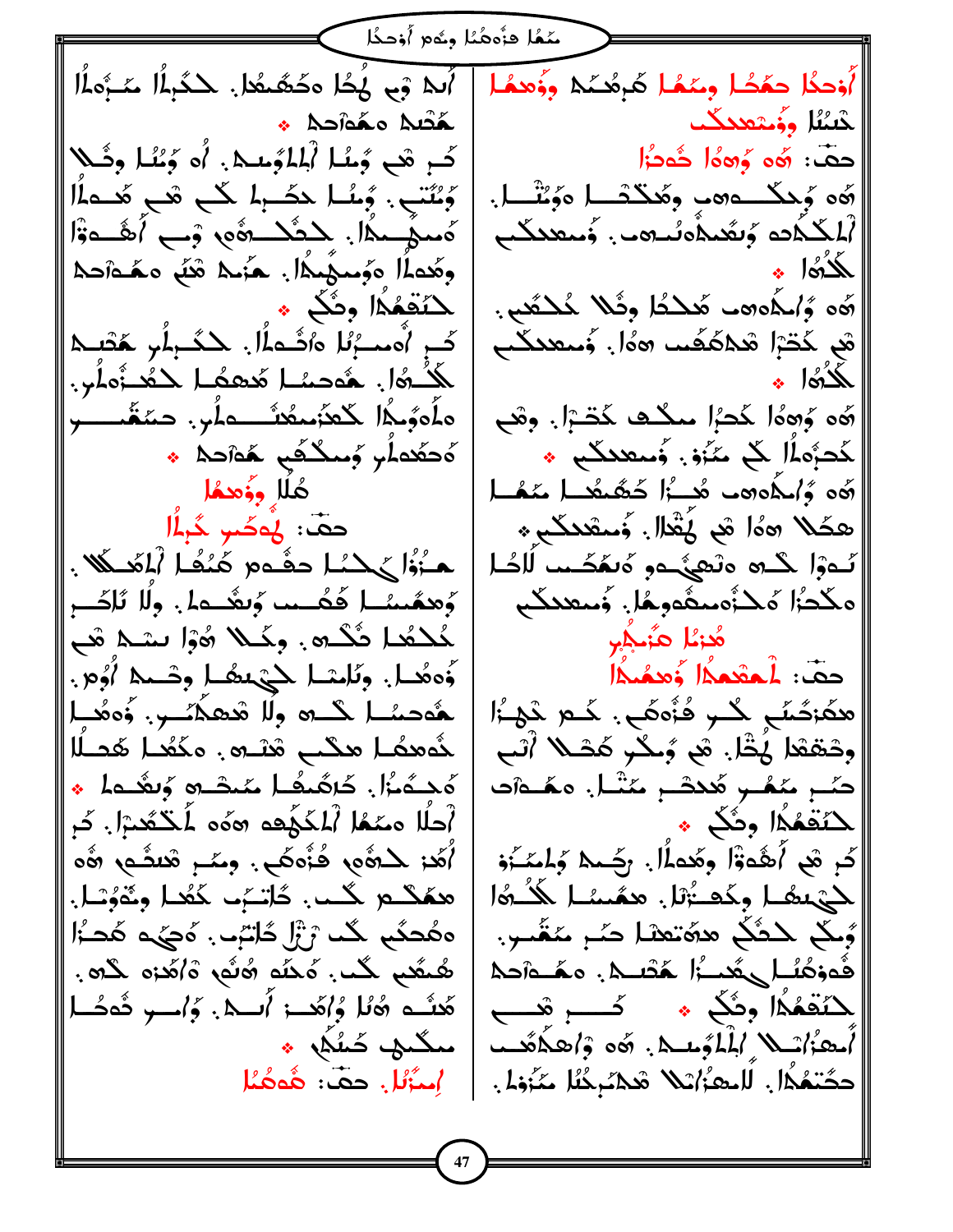مِّمُا فزُّوهُمُا وِمُومٍ أَوْحِدًا حنَّهم أُوْحِكُمْ أَهُدْ هُنِّي كَلِمُؤَحِجَدَاْهِ . َه مَكْــــــــ ، شَوْــــــــلا أُوُم وِصْـــم لَـــده لَــــد هَكَـــدًا مَكْــُــا كَنْــُــداًا أَفْ خُصــدًا لْلِلْؤُه هُرمُدِل ﴾ هُوَدِمُا لِمُنْهُدا وِلَمِعِيكُفِ مُكْتِهِ . شَيْمِيلًا وُحِدًا. وهُلا كَلَوُا هُو أَحدُوهب هُدًا. َ رَكِـتَعَدِهِ وَلَا تُلَكَّمِ كَـدِهِ . قَالَمَا صَمَّــٰٓ; أَلَ وثَكْرُهُم، خُلْوْا أُنفُط وْالمُعْكَلا . شَـ30 . ۞ أَوْ أَهْلُهُا. ۞ مَكْلُف أَوْمَنْـ۞ أَسر هُـا رةُه شمهكم أَنَا حُلْتِبٍ خَعْلِ كَبِيلٍ. وُكِلِيكَ. وَكُشْلًا سُقْلَ جُنِبٍ هُكُوسَةٍ ەڭلى بىلە ئەيغا ئەھبى كىلى مۇۋە الأمل حُكْتُها هُوهُ \* حُثَّمَلًا وهُزم مُحقَّف لَمَحْقَدِ ۚ إِلَّا تَعَمَّلا ذَوْحَـ ۞ تَحَفُـ إِلَّا ا لَالظُ غَوُا لَالظُ نَصْلًا هُو رُبِرٍ وَُحُو. لْكُنَّهَا. وِذُكُّرُه ذُكًّا وِيَحْتَلْ. إِذًا وَهُدَاًا كُمْ أَحَمَٰلَا كَحَكَسٍ كَوْمَنُتُمْ كَاهْكُلُهُ مِنْعَاجًا مىگىلا . ۇڭگەە مىلا ئاتى كېڭتا. هُوهَا بِكُبُا وَوُحِبُهِ كَرْهُا جَيُحْشُوا . هذاه عَهْدًا مَا عَهْدًا عَهْدًا عَهَدًا هُوصِيًا كُلُّ هِ كَلُّ وَٱلْمُؤَمِّرِ أَقَلَ مِنَ وَمِنْوَدٍ كَلَّهِ وَمِيكُ مَتَشَا وِتَعَوَّكُـــكِ . هَتَــمِ لَمَــكَعَــــرْه أَآوُكَــمُ سُموم مَتَوْهِصَا. لَمَا كَمَّسُرَا حَصَّب كَتَلَا كَرْهُا فِسُمُوا وَسَرَدٍ. وِهْدِ وَأَوْقُدِامِهِ ာ စီဝစီ *မို* စော်ကို နိုင်ငံ စ خُلَّا وسَمُّا لَا إِنَّفْ هَكْسْبَهِ كَعُبُرُكُمْ ﴾ دَّ:وْهَا دَبُسٌ أُس هُرْدُدهُا . هُمْاَسْسُم هدعًا أَمْتَحْتَكُمْ تَرِجِيهَ لِمُسْتَكِمَةً أَشْ أَحْسُوْهِ وَاللَّهُ لَمْ يَحْمَد الْحَقْضُـوهـ كَمَاءُ مَا مَكْمًا مِنْ مَتَّقِّلَ مَنْ مَكَّامًا مِنْ مِنْكُمْ مِنْ مَنْ ۇامھىئىسى دەئىستى كىشى. ۆئىسىر الَّمُمُوا مَكَنَّةٌ مِنْ الْمَحْمَلُ الْمُمْرَةُ مِنْ الْمُمْرَةُ كحفَّــوت وُاســــم لَل حُبــــز أســـم حَــــلا لمكتحب لَملاً كَعَمْلَ. حَزْمِهِ وَحَسَّقَتِهِ فُمكْسُلًا. حِنْتِلًا حُتْمًا وُكْحُمُّى كُلُّهَ |فَزْعُه لَاوُم مَّأَوْاً كَكُمْ أَمْمَدُ مَنْهُمَا أَيْكُمْ كَانُوا مِنْ الْمَحْمَدِ لأَكْتَاثُمَا وَبِرَجِهَا ﴾ هُذَا وِكَاوْا كُر هُ٥ هُاتْ شُلا هْتِيْرَاًا. شَمْلاً تَعْمَدْ وَقَفْسَهُ وَتَعْمَلُ. شَمْلاً ەڭر قىملى*نىڭ* بۇلا ۋەھتۇقىل. ھ*ۇلا* كَعْصَا. مىھُتْھَى مَكْسَىلا مَسْمِلُر كَنُمُلُ. أَبِيهِ هُوَ جُلُوا وَهُدًا وِجُلُواْ وَوَفَلا وتمعُّديه فُ عقده مُحدوْل ومُحداً ه مِّيْهَةٍ. وِحُرِ مْعَلَّاهُوفُ كَازًا مِنْتَمَا كُر مئنلؤه \* لَجِحًا وِـمَّحْشَرِ نَعْمَهِ لِكَتَّمَا. هُ/مَّـرِه \* Kusîrî همُسْلا وْاٰلِمَالْ حَسَمُا هُدِمَالَ وَاهُبِغُولَالِ. لْكَحثَـــە∞ٮ /ُــــــــو وُلِكَــُمـُـــا. ەُولَا هُعِكُم . حَكَمَدًا مُعَدُّوه . كَتْحَكُم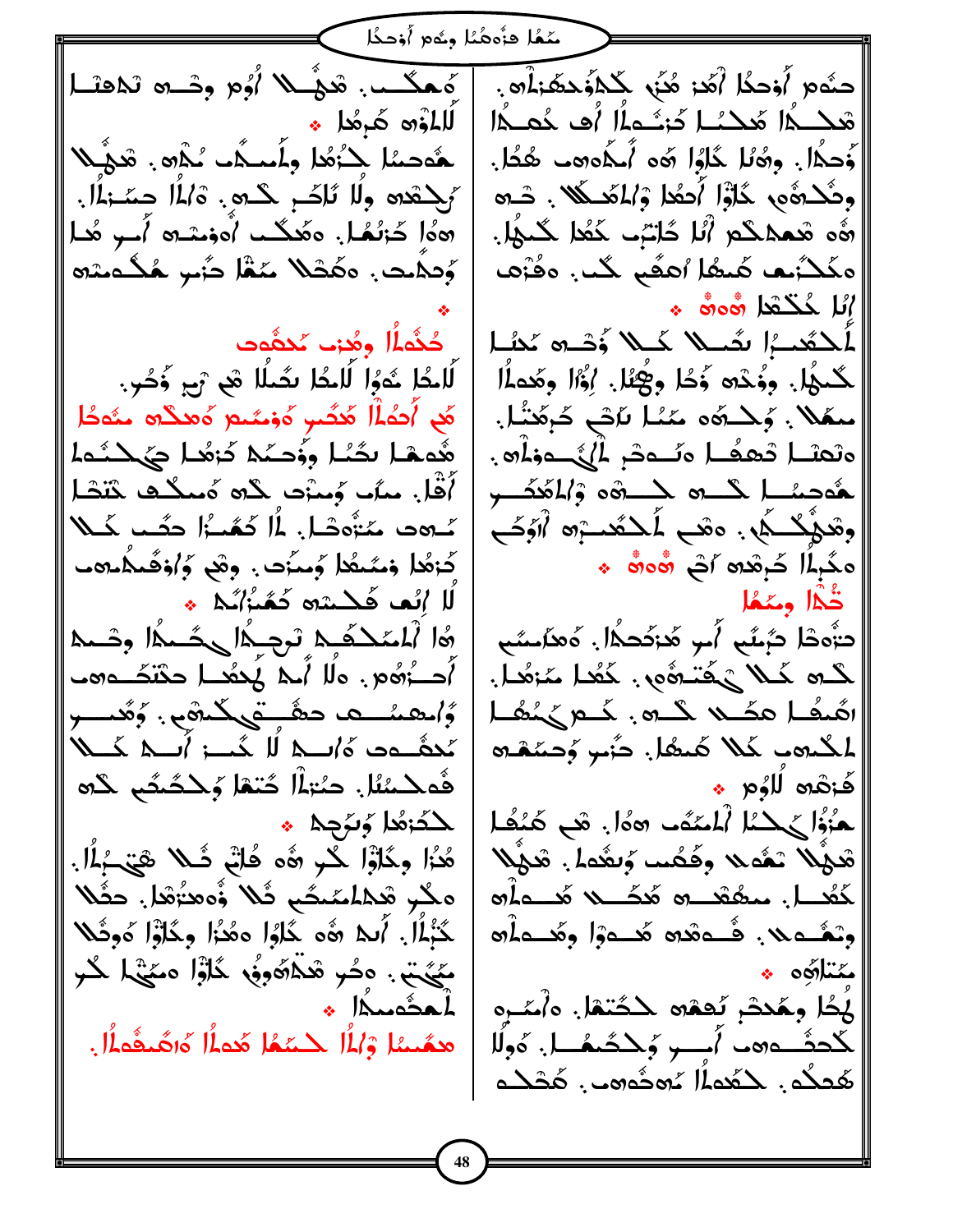مِّمُا فِزُوهُمُا وِمُومٍ أَوْحِدًا معَّنده حُذْهَلُ مُحصَّرِ وَمَعْدَلَ حُمِلًا مَعْمَالِ. وْالْمَعْفَ دْھ كْلْكْلَا ثْلُاھ \* هُوصمُا حَجُحًا وِهَزِهِ حَصْرُه وِتَحِدًا ئقمُكَل \* قُارْا مْحِ فَكْشَا. مڤيبراً كَحرُا. قْتَلِهُـا. نُفَعُب ‰ه لَــُمُومُــا وِهَىكَ; مَعْلَى ەَاهُىڤُەلُّا ەَرْبْزًا ەخْامْلىگى ەھكېلىگىم كەككەڭ مەمگىم بەكە لَمَوَّت لِكَنُّومِمُّا وَجِكَةِ أَنُّقِي ﴾  $\stackrel{*}{\infty}$ . Aa $\stackrel{*}{\infty}$ وهُملُوُّا كُثْمَلَا وهُزم أُقْزَمِ هُنَّىٰ ٱلْمُوَسِعِدِكَــبِ حَسَّمُا وَجُا وَسَكَــُعَــبِ. حقَّ: حَرْهِهُا حَجَمَهُ أَلَمَٰهُ كَسعُعُدا هَد مَعْه دَهُما وشَوْسًا. حسَّمُــرِ تــ30% مُنْقَـمْــل َهكَـلَـدُــهلُر  $\mathring{\mathbf{L}}$ ong ەُ،لەَكْرە وُىقْدەْەنْدەب لەڭغ لْمَدُّەل. مِئْـوَتْلَا كُنْـهَـا فَرْئُـوهِــ 200 . غُرُّنْـا ەددەگە ادئىمەم كېھىلىگىشل ەھرېڭىگە /اڭزە كاركى قتى . َكْحَةِ كُلُّهُ). وقَدِ صْحْ هَلْا وِسُعُعُ*كِ*ل. وقَنِيْكِ وُهِجُلْ هِءُا حَكْسِرُهِ ﴾ أَقْبَصَ ـَهُدَسُل كُـرِ <sub>لِ</sub>ُكُلّ هَفَهُمْ كَـرِكْـدِدْهِ . أَنَّهِ ۚ شَيْءٌ بِهِ ۚ وَحَنَّعُلَ حَصٍّ فَّوَوَعُنُـلٌ . هَ وَهُ لَكَ مِنْ مَعْلَمُكُمْ . ثَلاَ جُمْوَقًا ةُاهِـــدُهوَّــ كَـــــح مُحكشَـــداًا وِلَا تِّعْمَاذِمُا. حمَّمُر مُدن خَبَّا هُومِمَا \* Kûioz هكصب وهُو صْلَامْ قُلْمَسْتَ لَمُعْسَلَ. أَكَمِــلَا. لَممــــرَا حَنَّدَهُـــا ونُـــدمنُهُدِ وُىثَعْمِفْەنُىــــەب خَاصُمُعْــا. ﴿ وَيَــب الْمَامِنَ مأاهُن، هُدَهما \* خُدًا ويمْعُل ِكْتُومِ هُـْمَحْدُمُّ). وُاصْحُكْتُوْلِ هُــزُووُل. هَدِيْلا وْالْمَا هُزُّوهُا. هِيَدِهِ هِوَهِ شَهِ دَّىرِ هُٰذِٮ مِنْعُرِ وَهُءَا مِىكَـفَعِ دَّىرِ ِشَەكْتُېر وْشَهْكْيْلِ كَذُنْمَالُكَا. ݣَاسِر كَنفا مَنْت كَنفاً. أَحِبُّم أَلْعَمُلِيهِ مَكْشَيْهِ كَبِالْلَا. كَسْتُمُعْلَمْ مِنْكِيَّى مِنْ مَا كُلُونَ ﴾ ٥ﻫُﻮﻫَﺎ ﻩْﻣُﻌُﻮ ﻫُﻌَﻌَّٰذُﻭَٰٓ). ﯨﺮْﺟﻪ ﺃﻑ هگىُزُىٰل وېلْكُىٰل - حقَّ: أَلْمَلْكُمْ; مَكْمِمُلْ ُوَحِنُـْم . تَتَّهْبَـا حَتَّىـْمَا . هَمـحُـفَــوهُ ي ٱلمْهَى فَرْوَهْـه. كَــز مُعْـكْـا وتْسَــْف كَكُمْ هُجْدْ شُتِمْلَا. مَثْلُ كُنْهُا أَفْ هُنُعُلُ \* تَعَيْنَا\$وُم. وِنُعَنُّم∞ت لَكَيْء فَـٰزُومَثُمَّا. هُدهَــا هُ\هؤُه، هَـلْكُـدُاوْ هتْعُــد مُنْزَا ثَلا هُوصِمًا جُدٍ \* كَرْتُو وَمِنُومٌ هُزُمْزًا. حَمَّهُا تَحَدُّو كَمْلَا مُتِلَمُعَةً مِنْ مَكَلاً وَٱلْمُكَلِّعَةَ ضَرْهُل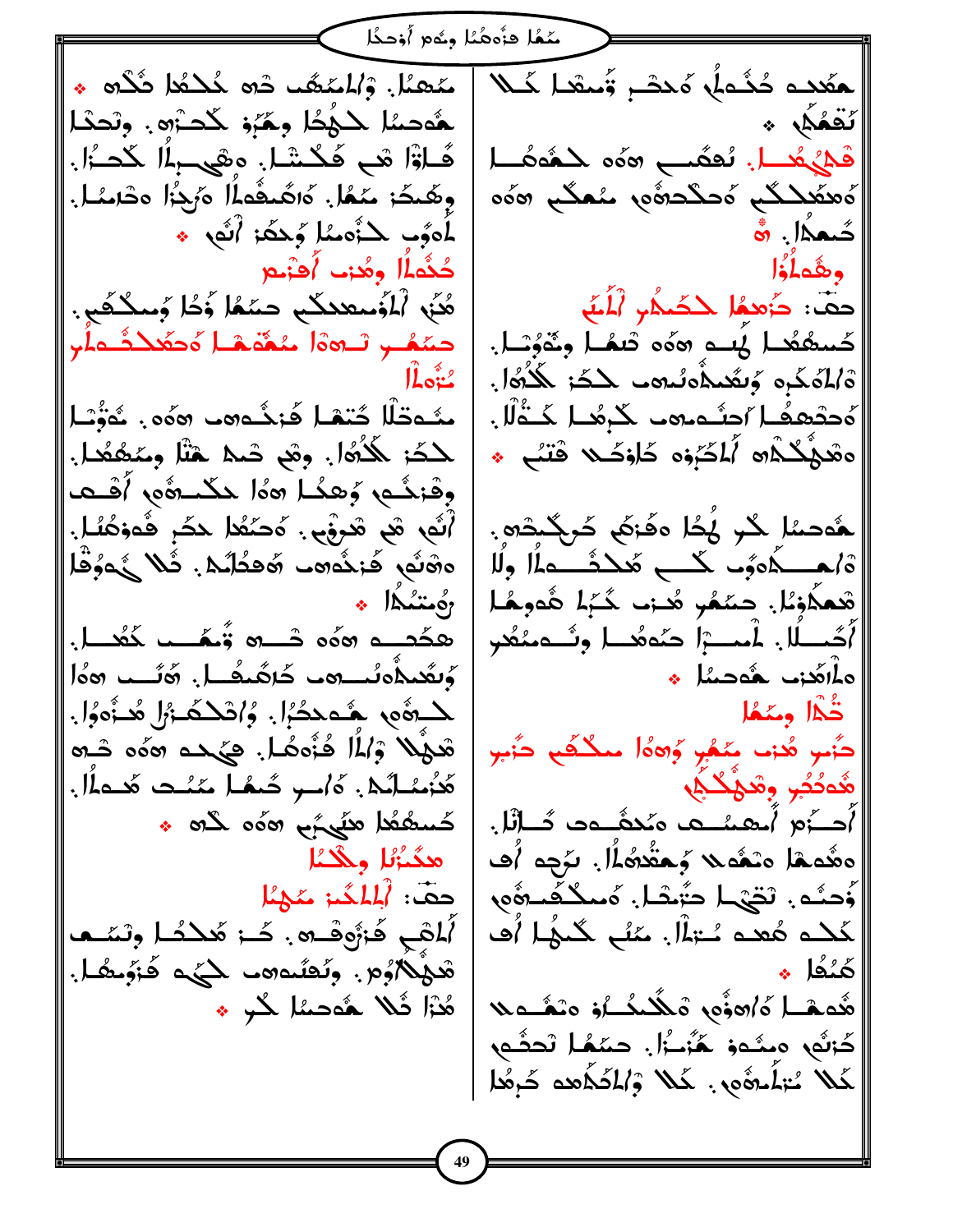مِّمُا فزُّوهُمُا وِمُومٍ أَوْحِدًا لَمْ ثَكُم تَسَّـم حسَّقَـهِ وُهمَّسُـلَ. ەتھكىل ەئلگىز. دُوسى لىكىل ومئى وَوَمِتْعِدِهُمِ حَرْمُدا حَكْمَداً \* إِسْتَمْلَا. حقَّ: وُسَيْرًا لَا تَسَيْرًا كَلَّاقُسِ. مُنْزَا ثَلا هُوصِمًا كُلِّ \* مِنْسَسِمْ . أَهْمَ الْمَسْرِمِ الْمَسْمَعْ مِهْمِسْتَ حَمَّقَــْهِ وَهُمُّسُلِّـ كَــِزْاًا هُزَمْهَــدًا لِمُكَعَبِّرُهِ مِنْ إِنَّهُمْ وَكَسَلاً هُدَهَلُو لِحَصَّمَا مَمْلٍ. مَكْتِرِحِينَ ٱهْزَىبِ وِمَٰٓ وَسَفَٰىٰ مِهُۚا ۚ. كَـٰهُا وَمِعَكُـمِ كَـٰب لْمَصَّـٰمِىمَاْ. ۞لَــِرَّهُ٥ وِمَـَــَزُوْ أَنَّــهِ لْكَعُدَا وُرَبْكُهُمْاً. ەھُحكَب كُــٰب رُزْلَ حَسَّقَة هَا. هُنْزَا ثَلا هُدَتْ لَكِن \* كَاتِمَ لِتَكُمْ مُعَمُّ بِسَكَّرِيتَهِ مِّ حَبَّلَكَ ھَٰحکَــ فُنُّہَکَــ وَحَمَّصُــا مِمَّعُـــر هِ ثُمُوْا وِلَا وُحِثًا ﴾ تَكْكُفُ مُتَمَّالٍ. وَجَمَّعُطْ تَحْتَا وَتُأْهَدِ: . حْلًا هُيَّى وْاهَدْ لْحَيُّحَوُّا وِلَمْتَكَعْبَرْهِ مِنْ. هُٰزَا ثُلا هُوصمُا حُرِ ﴾ وُاْمِنًا وَٱلْمَلَا كَلَّهُ كَسَعُدًا حَعَنًا رَجِّيلًا . كُتّْوَبْلُ ٱاهْتْبَلْ. حَكْتُرْوَه وِلْمَدَّعْبِدَا حكَــه وَبَرْجِــزُهر ولَا الْمَكَنَـــه وُهَتْــل. رَّةُوشُمْ لَاصْبِ لَكْسَا لِكَفْسَا وِشُوُشْاً. كمكمئب تفقا مغصفر كبف وِرةُهِ هُسْنَد حقُمَّكُمْرَةُ ﴾ الم اُوْهُ، شَمْعَ اللَّهُ مِنْ اللَّهُ مِنْ اللَّهُ مِنْ اللَّهُ وَالْمَرْكَبَةُ كموهل كرهدا ولمكار حقَّ: أَمُلَ إِمُلَ ثَوْهِ وَوَلَا هَنَّكُواْ وُحدُل ﴾ كَدِوُهُا. 30َ مُزْمَدًا حنَّـه من أُوْحكُـلْ حَمَّكُـلْــها مُنَّـهِ . /وَّالْ خْشُفَا. كُلّْ الْمَحَدَّمِيكَا. حَنْدَهُا فِي مِنْكُو. كَهْلَا لِلْمُلْكُمْبُوهِ . وَمَمْ هُلَائِمِ قب هُزمُـــمكْرِ. ـُـــــــوت هوُا اُلمَالَ هُو هُوْلُ كُلُما ومُعَكَّم كُبْ حُوُثُمْ. مَكَتْتُعَلُّمْ وَهُمَّا لَمْقُوْمِهِمْ هَاهُمْ بِالْحَدْوَارِ ەُاھقىي كىما كىلا قىسما كىشل. بِصَلَا مَجْلًا وْاهْدْ. وْاللَّه وْإِجْهِ إِلَّا حْـ بِهِ ەھْھكىم كىلىد تْزَلْ ھُاتىئِد. كَاتى هُدُا هَمُع كَبِّ. حَيَّةَهْا الْكُلُّا كَسِعْدا. وَهُو مُعِمْكُمْ كَتَبْ وَسُنْهَا وَسَا ِّكُم هُوَيُكُمْ ﴾ هُــــأمِ إِمَّا. وهُدَـــــوْهَا إِمَّا حَكَمُنَـــأ وُمثم تَعفُل آتَ وُتَـْه حَهُـمَّب مثحلًا . وُمِيْتُكُفْ \* مَّسنُهمَّدهُا أَبْلَيْ: حَمْدٍ. حَنْصَلًا خُمَّد: حَدَّه مِنْكُمْ الْمِرْسَلَتْ مَحْدًا مِنْكُمْ وَمُنْقَدِينَ مِنْ كَعْمُسًا حَكَمْحَكْمُسْبَوْمِوتَ. لَا أَحْسَنْوَا هِهُمْ لَمِسْمٍ لَمَحْقَقَتِهِمْ. هُمِيْمَسْمِدِ هِهُمْ ْفَكْمًا وْتَعَثُّو*ْ أُم*ْ رَّكِنْتُه ۚ لْحَثُمِ لَمُكْتُمَنِ وَشَوْحُكُمْثُمِ هُـلْمُ إِسْزُنُا ﴾ أَنْ كَعْمًا زُوْدَاً ا إِمَّا. هَا وُحَبَّى كُبَ غَوْثَا. هَاهَفُى كُما مُلَّا وُّمِهَ مُنطُلَّ هُمْتُمْ كُمَّا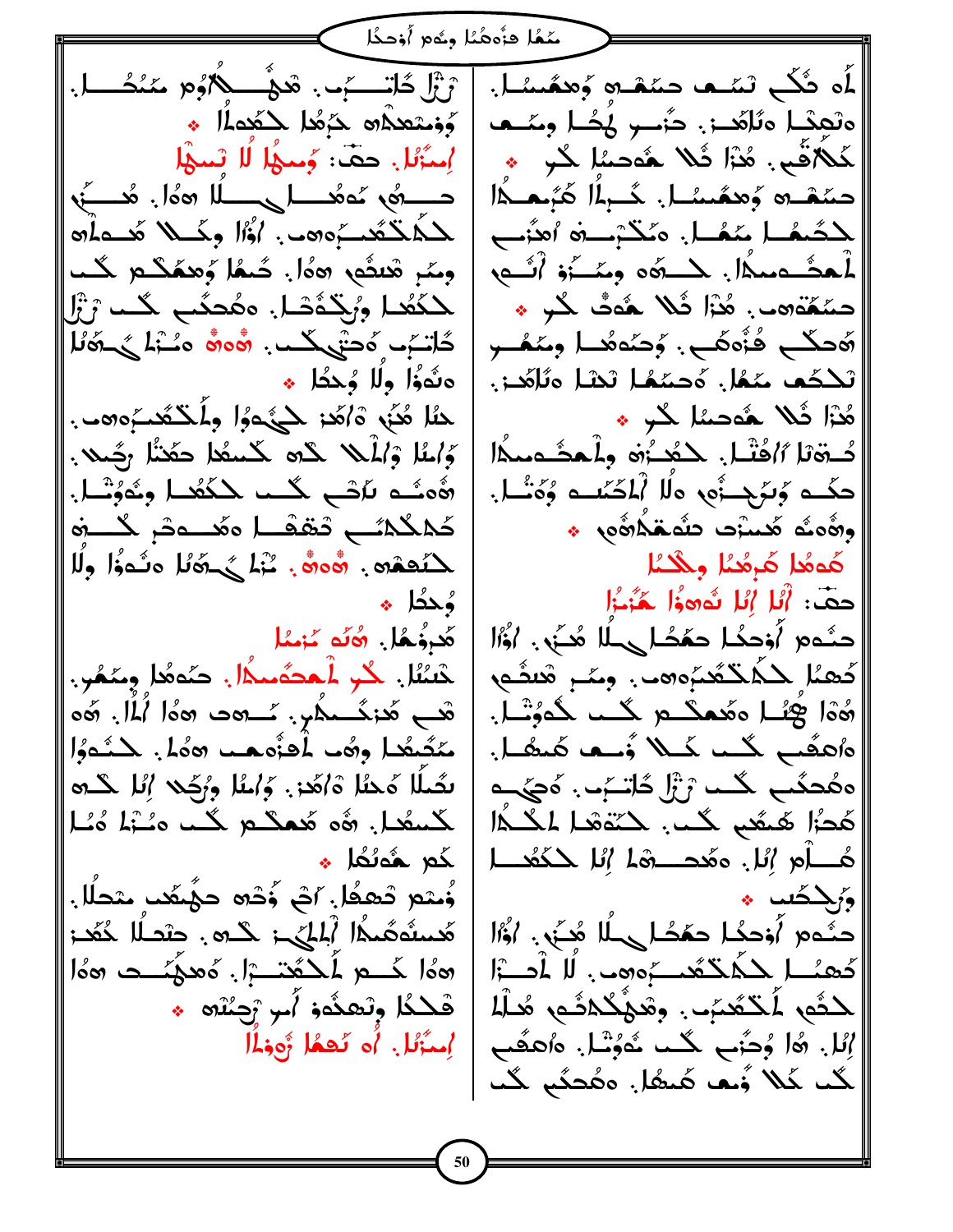مِّمُا فزُّوهُمُا وِمُوم أَوْحِدًا أُحكُم . أَهْنَا وقْعٍ وَجَعَداً. وَشَدَّ تَبَاوَلَهُمْ حْد. حُب حُوصمُا وُبِئِي صَنْعُمَا. آھُو ِ ∻ وَكَاهُدُهُو هَزَهِكُمْ هُوَ لِهَجْتُ كَحرُا هِسُمُه وَ أَلاَ حَكَّرٌ مُحَرَّا شَلاً . لَّصُدُاً مُحِمَّلًا هَا هُدْهُمْ. وَكُنُعًا هَمَّا وْحِلَا خَلا دْتِكُمَّا. حُتْرَا أَمْوَهُده هَ مَكْمٌ مِهْمُ الْمُدْدَهِ. هَامِ مُكْسَدَه أُف مُددُاسْـــلا : أَكُـــة مِن مَدَّفَــب كَـــمِ \* Lóo order Al . مِهْمَنَّفْرَ معنْ لَهُنْه ها بِمَانْصرَ هُنُه هِقُلا دْسْدَه وِكُنُفُا وُحِثْهَا ا دَرْهُدًا أَهْلَأُوهِ 200 حَيْجَةًا. حَادَخًا لِمُعْدَّمَهُ مَا مِكْلِّىهِ. تَزْمِئَنِّـــــــــ م وَّكُل هُعْكُمْ أَوْخُلْ. ومِّنْتُ كُنْ تُسْتُرُلْ أَوْيَ مِ هُزُّهَ مَى \* حَيْ ــه هُـــمِيْده ىكَــُــملَا هَــــلَا . حدثها حْكِما \* أهبأا تقعد أحكّمه تهك شرقَب وُحِكْتُهِ مُهْلًا سِمًى اللهُ عَالَ. كُنْعُدًا لْحَدُّوهُمَا نُتْهُمْ هُمْ فَقْسُوهَا وَحَمْلًا } ماود حكومت مُحدًّا هوا \* إمتَّائل لمحَكْمَدِ أَهْلَا. بَّدِّهُ كَلُهُ. خَعْشًا وَحَمَّت 10\$ كَتْتَغَا أَكِّكُمْ هُهْكُمْمْ. أَهْ كَتَلَاهُوُا وِخْهَكُمْ حَنُسٍ وَلِلزُّارُه رُوْ حَالَكَنْ قَرِيمًا. هُمْهَا كَلا خَعْصًا عَنْصَهِ هِمَا. حَقَّهِ تَعْقُم |وَٰڪُل وَڃَےٰ؎ شَوۡهُعِ<br>|شَمشا وِشَہ عَجُـــلا لَائَـــۃ شَوِیـُــا۔ كحماء حلسف كعنا رَضِه. ترجمنا وَفَقِيتِهِ أَلْمُكُوسِدٍ. هُــوهُنَّد وُحِــزُا ٱلْمُكَّةِ 50\$ شَمِعْ شَرَقُتِيلَ. كَفُعَلَ وَ9َهَ وَهِ هَيْ } . أَهَا أَوْمَاً إِهْيَٰهِ نُرْبَعُ ﴾ . هِهُلا لَامًا هُـمِـمَا. حَمُّلْ مِرَجَّا هُدهَا بَكْتُوبِ حُسْرٍ حَكْسَلًا وَٱوْتَثْمَارِ. أَف كَسُّكُ كَقْتُقْدًا. هُنَّىٰ وَهُّه كَــهَى هَهُا لَمُتَوَمَّا وَكَانُوا مِكْبِرٍ الْأَلْمَى بِكَمَّاتِهِ مِنْ مَسَائِلِ لِحْتَمْسَمَاهُ . وَهُمْ هَيْبَ أَلْمَ تُجْمِيبُ هَا أَ حَقَّصَدُونَ، هُنَّى وَبِ أَبْلَاهُمِينَ. َهَدَٰىٰهُما وهُكْتَــرِ كَبِشُــها هَٰكُتْــا. ەھْدىقا *(ئاڭ*كز مڭغا *(ئاڭزۇ* \* هم ن م عن الله عن الله عن الله عن الله عن الله عن الله عن الله عن الله عن الله عن الله عن الله عن ا ئىھُے وَٰحُل. ئىھُے وَىسْلا «ەَا لِحَيْ؎ الَّهْفِــــهِ مَاهَهِ لْلْهَــــأَلْمَهْـــــوْهِهِ هنَّملا . فَتزْوَهْا ومُنَـٰدًا ٱلْمَكْرَمِـٰهِ دْهِ . أحكْسوهم. إنْغُسا اهْتْقْسا كَسْلًا مَشْمِيَّتُوهُمْ، إِذْاهَ وْاهْشَا وُهِيْمِيْلا ه هُوَهِ: وَهُوَهُ هِ وَهُوَ مِنْ اللهُ وَهِ ەَاكْسە. ەَاكْتْقْا أْنُمْ أْثْمَكْتْمَى. ذُكَّا وسُمُّا وُلا قَعٍ وَُوهُمَا. قُرْهُا وَمُا. وَسَكَّنِي كَثُلاً أَكُــلاً قَرِيبًـا همُّــم تَفَــم. شَــ أُوْحْرَه لِحَرْهُ أُوْحُلُ هِكُمُكُمْلَ. كَقَفْصًا تَعْقَدُهُ لَحْمَ لَمُتَدَّلَ وَأَهُب وَأَسْكُمْ ثَــلا كَاكَـتــەُّە، وَكَلَــةُ مِنْــوَدُه رَجـةُ!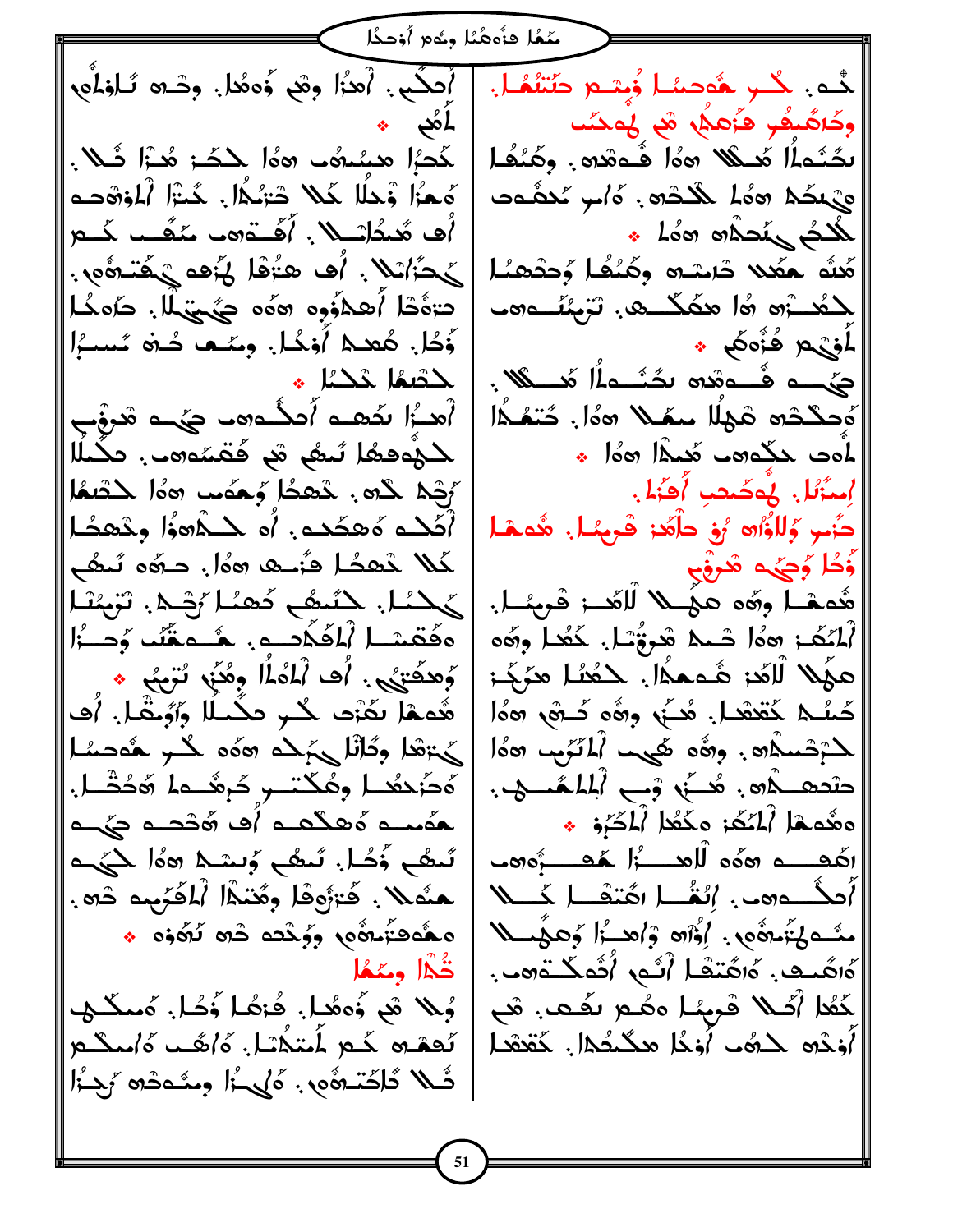مِّمُا فزُّوهُمُا وِمُومٍ أَوْحِدًا هدَّمل أَفْ رُوسَنُكُمُ فَذَهَا كُلُوا لِثَقْرًا مَنْشَا هُبِ لِكُـــمِ كُـــرٍ. مَنْصَرًٰا هَ/مُــا وهَيْهَالَ. هَنُهُ فُنْهَا هُوَ رَُاجِبِ فَهِ وَهُوَا ھۓو ہوا کیکھلے کُٹھانگل مے ﴾ مُآها اُما رُبِ هُـهاًا. ثِكِّي كَعُبِّر إِنُعْـٰهَاْ وَحَـٰهُم لَمْعَـُحَـٰب حَكَـٰب أَاكْتُبَ : ﴾ كَشَّىٰهِ وُسُل خُلْلاً لِحَارِ اللَّهُ كَامُعِ لَا تَقْتُلْمِي لِمُتَقَالِ كَامَمَاهُ فُعَمَّــح قب مَجـــرُو. أَكُــا وِلَمَوْهُــب هَٰكَـٰدًا ۚ كَـٰهُڡ مُّلَوْۚماً! . وِهَٰٓنُنَا اللهُ مَا أەسّمە ئىللاقتىن \* بُهْشُملُو. هُنُم أَسْه كُلّ أَصْفُلُو. هُـُأ بَعْظ مِّي كَمْ هُمْكُمْ مِنْ مُكْرِيَّةٍ مِنْ الْجَوْ كَعُدْ كَنْتُهَا بُي جُسِعُعُدا. تسْتَقْمِ لْكَحُرُا حَبْسُا وِمُدِماًا. وَتَعْجَدُ مُحَكْمًا  $20.4$ ِ فَكَلِّي : هُزْمُلْ نُەھۈَب ەقْدۈھُك ھَى هَي هَنُهجه ههُه تَعفُّل حَسَّوُا حُمْمًا  $\stackrel{*}{\bullet}$ .  $N_{\rightarrow}$ وَلَاحِلُه هَا). كَمَّه وَحْزَهاه هُقُّب كَمَعُطْ وَلَمْقِ وِلِكَنَا وِسَٰهَا دْنگال پ حقّ همّسْا بَهُنّ حَدَدسُا دشووُّا نُشَـٰعا لَـُــو شَــزما. بَكُمْ هُوجُّلًا وَثَلا هُوجُجُّلًا. كُبْرِ كَبْ كَافِكُمْ حَمَّكُمْ أَمْأَكْتُمْتُو . هُوُتْنَا هُبْتُب لَحُلَّا. ورُجَّا وتَسَّم كَـْ الْمَذْهِبْكَا هُممكَالَ رَبِي كَنْعًا ذُنِفَ كُنْوَنَا مَعْفَتْزَا هُ عِنْبِهْمِا وَحُصَوْبًا. وَهُكَسَمًا وَكَسْوَلَا حُذُماُ وهُن أَهْنمِ أَلْمَعَهُدَـــه كَــــلا هَه هُــــزُا وَذُههُـــا سَرْوِكِ الْمَرْسَسِينَ مِنْ الْمَسْتَمَرْكَ الْمَسْتَمَرْكَ الْمَسْتَمَرْكَ الْمَسْتَمَرْكَ الْمَسْتَمَرْ ەُوخُەمىگىل قالملىگىگوە ۇىغىنلەئىسەت. لِمُلَّقُدِّءِ٥٥ كَمَلا مَقْـ٥, ٥ أَهُـ; ولَا هَدكُــه دَّىئُــا وهُـــه|أ. هُهَفُّـنُــا لْمُعْمَدُهِ. وِهَىدًا مَمْثَلُ حَرْجِئْتُهِ هُلْ لِهُ مَعْكُمُلُمْ مِمْ شَفْعِهِ هُوَ كَتْݣَالْ طْنُتْ لْمُحْكِبْ وُسْتُوْمْ لْكُلّْ هْلْ هفكَّ م كَسَبٌ. هُكَسَلًا يُتَعَسَى مْنْزِكْلْبُمْ. ەنْتْمْلا ݣْــْب يْݣُـەفْلْنَمْ بِكَثَمَا أَوْهَكُمْ \* هُه نُزُهكُمْ وِكَتّْمَـٰهُمْاً. رَجُـا هوُا وِنُـٰهَوِّيْهِ هُ/أَبِ هُڢْتَا هُڢَّتْنَـهَا. هَـُـلا رُّومِتْــُكَا ا ِمُبْبِ مُّـِـبٍ وَزَيْلِ وَذُوهِينَا مُحَكَّبٍ لِمُكَعَبِّ وَسَاقَ مَمِيلًا كُتْ. وَلَمْكُمْ كُتْ كُلًّا وُسْعَا وُسْعُدًا ومتحصكاه فكمكس لكسه وللأنسط ةَاهَٰذِ وَحِدًا وَهُ وَتَسَعَفَ هُوَ كَمُتَهَا ﴾ُہ لُحُا مَٰے ھُنَا حُبّ حُھُىعُا مَٰے ﴾ ەڭگىل ۋايھۇاتىلا . ەتھئەئىھى كىم ِكَـٰٓةُلَا أَمَكَـٰ وَاهُدــۃ كَتَكَـْــا. هُوَكُّـمُــا هُتَّتِ كُــُرٍ. ٱشْـهُ/ هُــع هُـْوَفْـا كُــُرٍ.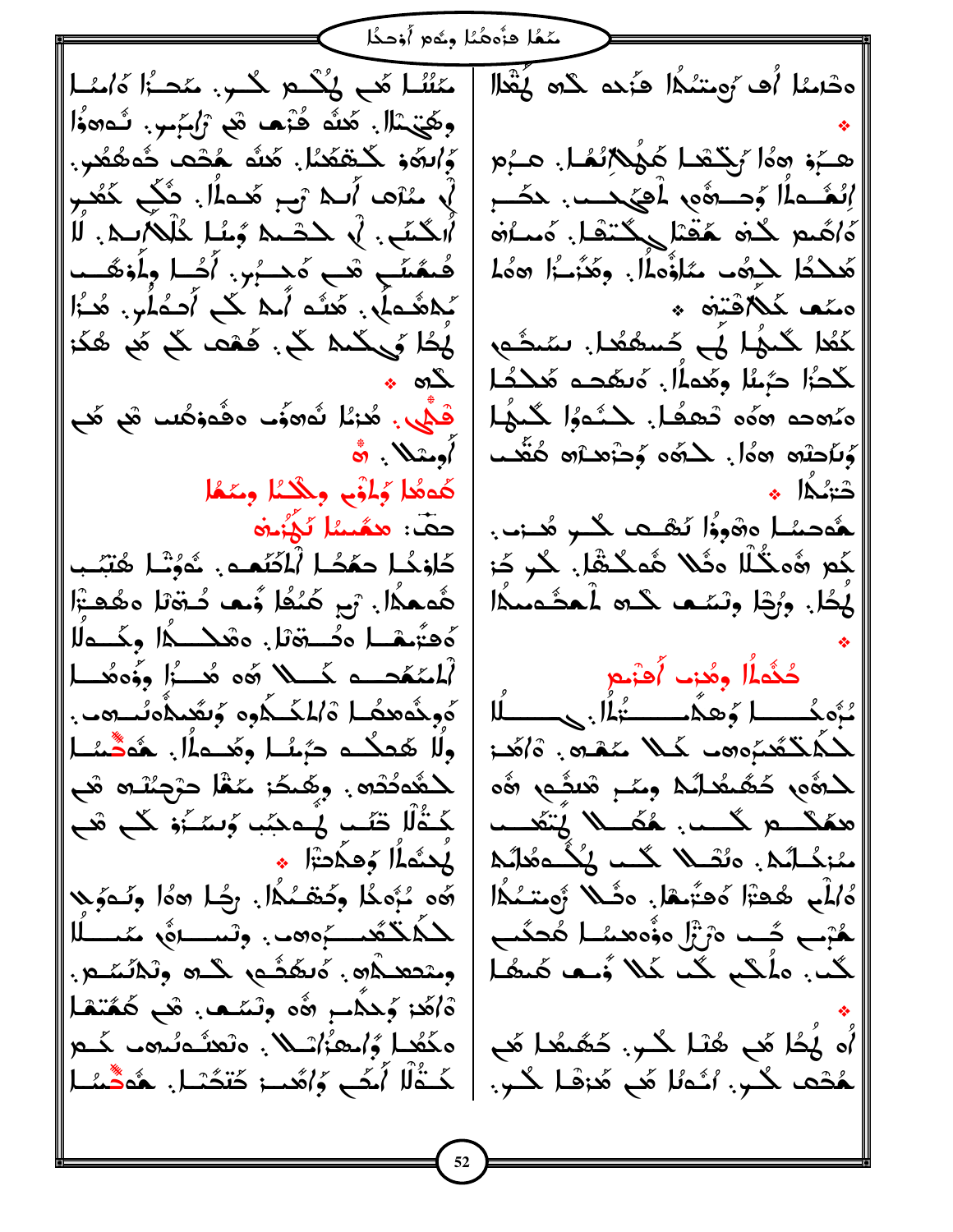مِّمُا فزُّوهُمُا وهُو أَوْحِدُا لْمَرْجِئْتُهِ. وْݣَالْ مْعْعَكْ شْكْتْبَةُو، هْكْكُمْ بِكُنُّمْلُو. كَـَمْ كَعْـزَمْ. وْأَوّْآه ٱلْمُتَكَلُّمُ , وَهُوَ وَٱهَٰذَ قَوِيمًا. ٱلْمُقَصََّبِ وُتَكْتَسا وكَرْهَـــه مَكْتَـــهِ . هكَهـــزُه لْمَرْجِيَهِ مَكْثِبِينَ كَبُو صَبْطٍ كَقْفَصْل الْمَاسْرَ لِمَنْهَ الْمَكْتَ . الْمَنْقَعْ وِهَكُ الْمَسْتَمَرِ إستَّالَ. حقَّ: كَعَنْتُمْ تُكْبَلُ كَلَّاهُ! أَمْلِ كُلُّفَ الْمُؤَالِّ وَهَدْ ذُوَّا وْكَادْتُهَا: وَهَا ا تَعِمُلُ وِلَمَحْتَثِرًا. حَقَدَهُ خَزَجًا وَقَدْمَلَا مُعَامُلِ لِلَّهُ الْأَوْلَاءِ وَمُحَسَنَةٍ مِنْ الْمُحَمَّدَةِ بِمَعْلَمَةٍ مِنْ الْمُحَمَّدَةِ بِ لِمُتَعَبِّدِهِ حَيْءٍ شَكْمُ أَجِيَءٍ ەُلمۇەۋە . ەھُنُوپ ۋە كې ھُپ قىس مَعْصَلِ وَاحْتُصَلَّ تَلْحَدُونِ عَلَيْتَ اللَّهُ لَلَّهُ عَلَيْتُ اللَّهَ تَرْجِعُهِ . وَأَهَدَ هَوَا وَهَا شَعْمَكُمْ إِلَهْ مُبِكَبٍ . لِمُنَ صَدَّى كَسب تَحشُــمٍ. أَه لْكُتْوَبُّكْ لَكْتُلا. وُ**/ه**ْكُمْ ثُلا وُتْتَدَّمْكُمْ كَى*كُمْل*َا ﴾ لمَسْهُمْ وُهِكُمْكُمْ لِكُنْهُ . هِـأَوُّا هُمَا بِكَثَهاُ حَقْمِ مَنْقُا هِزْوُا جَحَالَمَ. ضَّكُه معْقَدِهْ!. محْقُلُه! مِمْقَا قَدْسُا وُهمُسْنُا فَقُسْمَا وُلِعُسَاءَ سِكْسُفَ  $\cdot$   $\sim$   $\sim$   $\sim$ هَنُــه كَـــد لمُؤَلَّا لَكْــْمَــُنْ ــــره . هُمِّنْنُــا هَيَّتْال: مِسْرَبُمْ جُرِبْلَ وِهُدِمْلُو هُـرْف فِسَُعُداً وَلَمُحَكَّزَ. هَنُده كَــب لَجْداً كَحْرْمِيهْ ﴾ هُمْكُنْفَ لَهُلُهُ لَكَيْكُمْهُ هُمْ كَمْكَتْسْلَا مُحَكِّرٍ كَـْ مَعْجَدًا رُكِّمَحُـلَ. \* المشَّمل هُدِوُهُا. هُمْ فَمَكْدُه ەُب مَحْشُم ھُلا. وَهِـنَجم هُب حَمْحَشُم، لَّكُرِهُ .لَكَمَعَةُ انْعَدَ، مُمَّتَكَ هُ مَكْمَهُ حَّـةٌ حَزْمِرٍ وْحِسْـا وِكَـهْــلا وْصّْــدًا. لْحُرْهِ مِمْلُو مِنْ مِنْ مِنْ الْحَسْنَ مَعْصَلَ دُّسِ وْحِسًا وُ۞هُا ۖ حَـقُووْهُهُـ مُع أَهْزًا مِمَّعْم حَكَمْمًا. حَمَّزُه لَه ەممكللە هُنْدَ كَبْ خُنْزَهَا أُفْ هُرْقْبَلِ أُهْقُبْرْنَ وِهُه أَهُدَ قَوِيمًا. کَ نَکْعَزُهِ رُؤْهِ هَءُا حاهُمَا . حَيْمَ شَعْرَفَ وَجَعَةَ وَجَعَلْنَاهُ . وِلْــهِوَٰوَٰا ـمَفَـــُزَا. أَف مَنْكَــنِ حَكِـحًــا وِسْعُوْصًا. وَهُمْل كُلُو كُبْسُهَا هَبْشُوْلَ. هُ/هُدُــا همُحـَـئــا. }وَّوه هوُا حاهــُوا. هُــ هَٰنُهُ هُـُلْم وَـعتَـصـه هَـثَـمـهُـلْ. ويُـتَصَـلْم وَحِلْتَحِعَجَالَ هَجُوجَزٍ. وَهُنَّوَفٍ شَيْخُطُلُ. لْمَشْــٰٰهُا. مِمَّتْــا مِـثَــووَّتَا. هَجَيْحُــا مْتَمِمَّهُ هَٰا حَرَّجِكَمْ مَّدَتَهِ . وَٱهْدَرَه أةه مَمْلاً وَلِلْكُوْا ﴾ ھسُڪُل ھەُلم وُاڪُل. ھەھلىئىگىچى a Lado dalla ﴾ُہ هُدهَا لَمَا سمَّد حَكَّرَ هُزَمُـُمْ. كَـرِ هَٰنُه کَٮ وُههُا حرْجِنُنْه ۖ حَكُوْهُ الْمَحْزَا أَثْلاَهَا حَمُّزُهاً). سَكَّلَى خَفَا هَـزُوَّا ەُ،مىنُدا. ھَع كِكُم مىنىڤىم كَتْـُـكُمْ. أَه حقَالِثُمِكِمَا. وَبِسَمْا سَمَا دُهَا لَمُعَ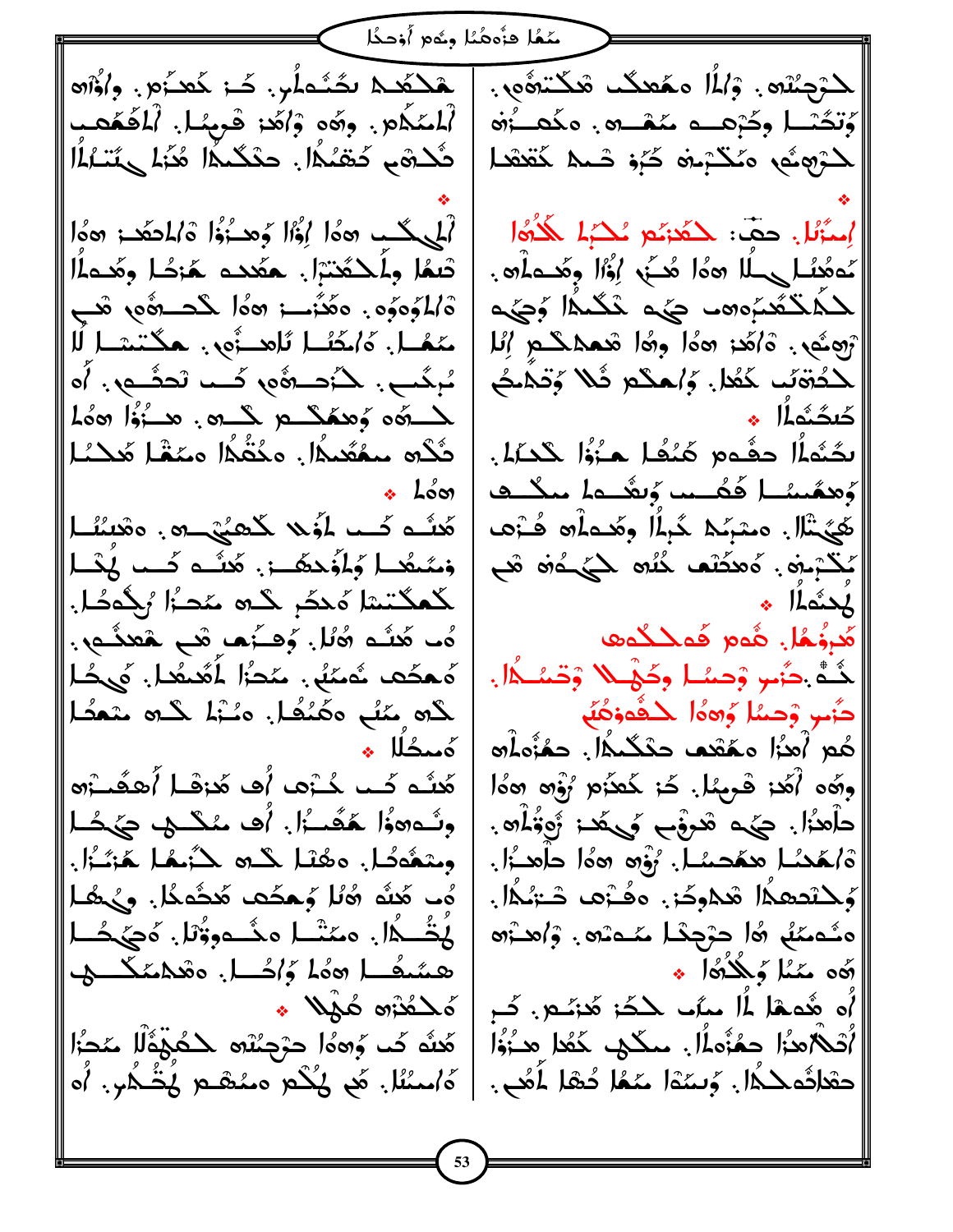مِّمُا فزُّوهُمُا وِمُومٍ أَوْحِدًا وُمعُدا وِهُتَهْا هِ هُدَيْتَا. هُ حَفَّد شَمْهُ صَدْهَا الْمُبْسُلَ. مَرْضَلَاه هَءَا فَعِيدًا وَبِمَالِكَ . كَيْهُمْ وَصُلًّا هُوَسْتُمْ هُمُل: وِلَكَــا هَكْتُمُـــدُبِ. دُـــدِتَرَه كَتْرَكْبُلْ. وِهَنْهُ هُذِب هُالْم وِهُمِكُمْ لَحُدٍ. وِكْكُمَا. وَفُـزْهَا شَـٰزْبُكَا. هَٰنُـه كَـب هَوْد مِنْكُمْ فَيُحِيْجِهِ مِنْهِ الْمُكُلِّ عَهْدَ . وَاهكَبِ خُدوَةُنُس، هَصُلاً لَيْتَعُصُو هُنَّكُ لَّكُمْ مَبْنُهُ. وَّكُمْ وَكَمَلْكُمْ . |وُحْكُدەاُ لُعْجَمُوں م هُنْدَ كَــد هُمْ وِهُــنْمَا نُعْقَــْهِ . هَــع مَّتُه كَـــ هُمُّا ومَّحكَّــم كُـــو. كُحْـا إِمُّا يُحوُل وقَعِئُم لِمَكْفَتَتْرَا. مئة و أُهْتَرَا هُداهُمْ الله مَكْسِ مِنْهُمْ اللَّهُ هُه وَاسُلَ وَرُكِيهِ إِلَا يَكْسِعُدَا. مِمْصْلًا كَالْهُدِهِ ۚ صَنَّـٰ إِوَّا. كَــرٍ كُتَّــى شَوْبِـلا كَمَه ، هُوَمُهُ مُعْمَكُم لَكُسٍ. هُو وِنُصْحَ لْمَكْعُسِيُرًا. وْݣُلُوهُم هْوَا ݣْحَسّْوْهِ. كَسِعْسِهِ وَهِمَكَــــب. ۞ أَحَكُمُوهِ ەُوْەَسە حكْتُسكال ەلكىلا مَكْعُسى. تَحثُمِ لَا مُبِكَى ۚ. كَمْلا وُحدَّةُمِ ۚ وِهُـٰلَهُ ۇھگىسا قىي ھُـەھلَا. كىلغىل كَــم مَتْلُ. ٱلْلا لْكَنْصُلُلْ. تُمكِّنب صَنْبَعُعُد بَسِعْهِ وَوَى. أَوْ لِمُسْحَبُّا وِهْدِوَّى كَمْحَكُمُواْ أَحْكَمُصْبَ هُوْا هُبْ كُبْ أَلْمَا  $\hat{\mathcal{E}}$ ان دیک حكُمْ=وَلَا . مُحلّ ونُسْد لكَسمُحلّ رجَّحــــلا حكَنْا \* كَابُها مَعَّفُسُول. كَعِنْهُكُس حَلْمَوْمُسُل ذُمَّا ويَعْمُل وبتنسأل سكسى تعقسه حكتعما مًى لَا تَحتَـا أَف تَـدُاكَــلا . كَــرٍ ـعقَــد بِمْعَةُقَالَ. هُبَ هُنُسُم هُلُل. وِهُنَسَل كَةِ كَرْحُلُ وِهُـمَعْمَلَ. كَـرٍ أُهُدِ: 30]. للمُعْعُدل. ذُخُل هَنَّهُ مُرَّا. هُ حَكْسُل حَعْدُل. لْحَيُّووُا حَزْمِجْاً. هُبْ وَحَكَّتْبِقَا. وَسَمَّ أَهْد; لَكْسْنَ لِكَعْصَدِهِ وَشَعْلَاتِيمٍ. مْتِدُو، كَمْ فَيْ هُو مَعْدَهِ لَكُمْ حَتَوَّةٍ لِمَا هُجِسْعِظُ هُدِجْرِ لَكْعِنُوهُو \* هَنَّه کَب هَمحٌم لَکُرِ هُنَّىٰ. أَه نُهُمَوُّا هرْحــــم لَمحَمَّنــــرْا. حــــمُا شَــممّهُ ـَمُّنِيًٰا وَذُكَا. مَّتَّد كَـب مَُعَكَّـع لَكَـبِ هُنِّي. )ُه هُوَجِسًا وشُوهُوا وِجْتِهُمَّا. ەْب كېشە ھۇلم ۋاھكۈىكىلا ەتكىلا . ومُدُّا وظُّا. وَلَلكُ شَنْتُو. مَّدٍ مَُعْمَكُمْ كُلُّه كَكُعُلُّ قُعَةً!. هُاسو ٱسْأَلُلُّ قُنْقِ حِثُّەھكُمْ كُمْاهُوهُمْلْ. وَغُمْلُ كُوهِغُمُّا. هُنَّە كُت هُنَا لِكُنْ لَكُلْ. وهُي نَزْمَكُمْ أَنْتُوهُ وَ ەگ ئە كَـــــــوت رەھُ| أَلَمْ| رَهُو مَكْتَــعُـــــــــا. وِرُهَـت وهُنَا لِحُرِ \* لْمَأْمَمُــــــــ 20\$ ـكْــْقَدْنُمْكَـــا بِهِ كَلْمَــُــا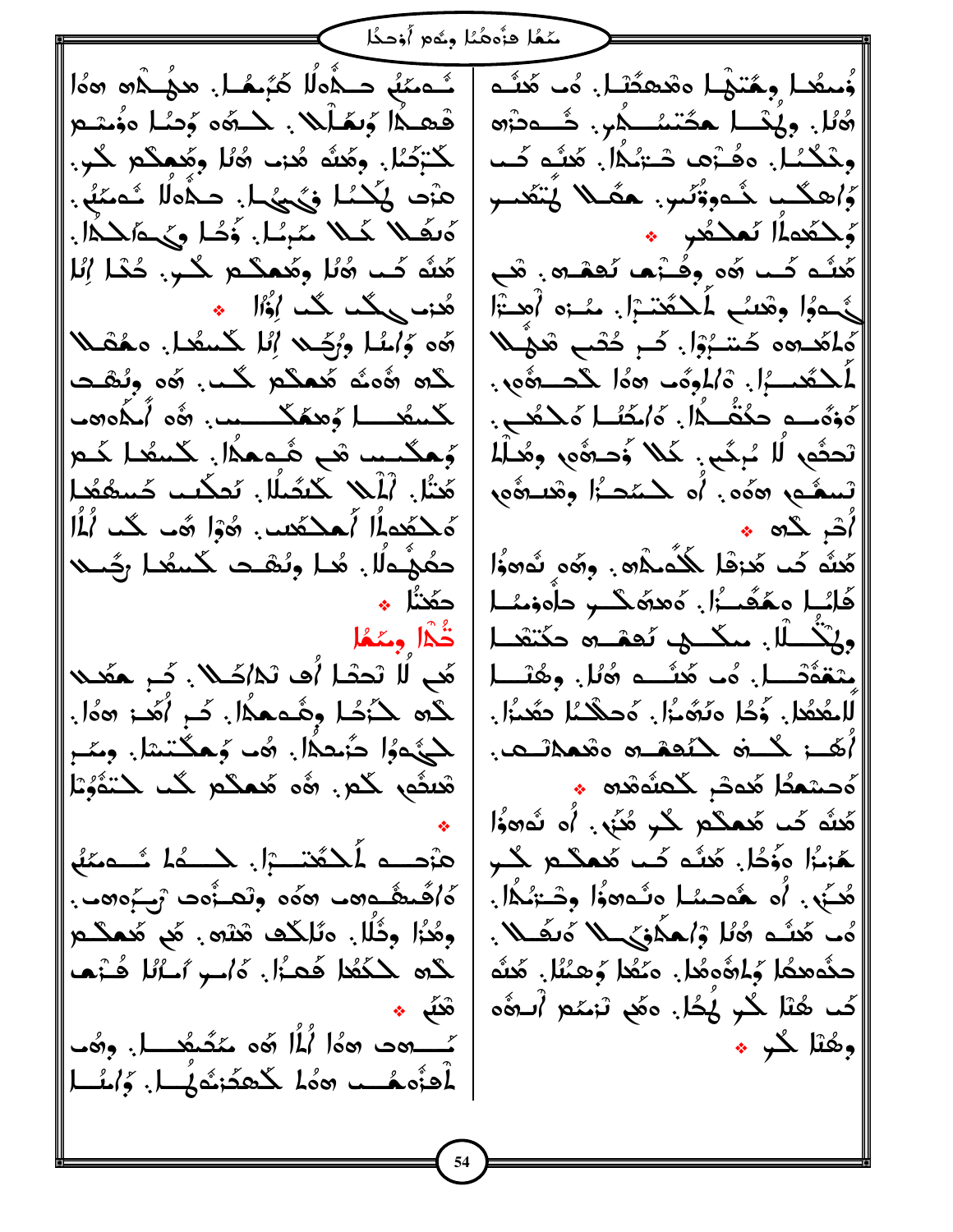مِّمُا فزُّوهُمُا وِمُوم أَوْحِدًا وَهْ مِصْنُصِهِ عَلَيْهِ مِنْ مَسْدٍ هُدَّسَمٍ وَهُ وِنُّقْت. ݣْىنْغَا رِجُنْدَا. ۞ه معطم كَ لِكَتُعَا كَمِيلَ. مِعْصْلاً يَتَعَب هُقَلاً يُتَعَبّ. هَعُمكُم لَكَب لَحَكْفاً حُدُللاً \* وتَثَوُّسًا. ۖ فَكَــب 10% كَـــ30 كَنْفَـــلَا نَّكْمُلَا أَ*لْمَحْ*رِ \* حمل شَكْتُوهِ وَحْتَمَحْتَلَ. حَبْسَلَلٍ شَمَّهِـ أَلْمُتَعَمُّدُ هُدَا مَؤْمِّفٌ شُمَّارٌ. ۚ وَبِ هَبِ ذُهُـــهلُمُ . هكَعُـــا هُـصــلًا . هلَّا كَنُفُ| هُ/لَمَعُصَد تَصِلًا أَف وُّهِعَكَ|. مَكْتُمْلِ. كَنْ وَلِيَ وَهُ أَوْلَى مَعَاوَّا وَٱمۡكُنُــا تَامِمُوۡمُـــو، كَعَلَاتَــا شَـــلا . هَدْهُمْ. ذُمُّا وَوُتْدًا هَكُسْ هَ هُ كُهْ ەتئىگەئىھە كىئشل كىتىل كىم هُدماً!. مكْلاً مْهْلًا ذُخُا ٱلْمُكْلُوهِ. غُمْ حُثَّمَلُّا ومُّذِب مُحَقَّدت ِّكَاوُا دُقَّةَلَّا ٱاهْتُلْ. حَنُّسٍ وَحَكَّدَ كَبُوْ أَنَّه*ِ* حَاوْحُد قْتَىٰدًا ﴾ ٱلْمُوَكِّسَهِ 200 مِنْهُ وَ حَسْبُوْا وَخْلَطْهِ إِسْتُطُ. هُتَوْا أَقُتْقُونُدِهِ هْ/اكْكِمُو أُس وُكْتُلْ. وِهُلْا وُدَعْهِم أَهِلًا مِنْعُلِ أَلْمُكَوَّهُمْ. لَمَكْشَرَا كَرِ أُهُد: قْبِ شُوُتْهُ هِقَدْمَ لَمَكْتَبْرَا. وَوُسْمِ تَعْتَقُسِي ، ثُمَّ تَعْمَكَسْمَ لَكْسَبَ هُ مُسْتَمَ لِهِ مُؤْمِنًا وَمَمْ مُعْلَمَهِ لَكُمْ هُءَشَهِ مُعطَّع كُب، مُنَّد ةَامُد; كِسْبُوْلَ أە/كركىسە \* للرح متحفظ بنحغ لمحوه لمنعفه وهَٰكُ مْتَمَىًّا وَاسو مُـمَلًّا. حَتَصَلًّا كَتُنب كمكش وهاب إذا وسم المسي كَسُلَّل هِ شَدْكَدُهَا لَكُعْلِ ﴾ كَاكُمْفُوْلُمْ شَيْئًالُهُمْ وَمِنْكُمْ وَسُرِّيْنَا ُوَٰٓهِۥ وَوَٰٓا ۚ خَرَى ۖ هُعِنُوۡ ۖ وَاٰهُ ۖ حَرُكُـٰہُ ۖ ۖ حفْولا شَمَعُهُ. وُهِنُوم هَا كُم حَنَّكُم ثَــلا كَتْفِــُـدّا هُـعَـدُّــُّـزُاً. هُحرْجِنْنَــْه كَنْهُ كَنْعَكُمْ كُنْهُ: مَغَنُّبُ تَغَلِّكُتُمِهَ سُمِ كَلاَقُعِ كَلَّهِ الْمَكْمِنِكَا \* شَمَعُهُ وَهُلُه هُمكُم لَكُمْ هُرَ، وَيُحَمَّلُ قَنِّي. مَحْلُده خَعْب حَكْمُنَا وَيُخَلَّا كَة هُنَّى إِذًا. وَهُنَّه هُمكُم كَة \*  $\sim$  أَهْحَمُلًا وِهْنَدًا  $\sim$ هُدِوُهُا. حقَّ: ٥/ مهْلًا ٥/٥ حقروْمٍ |كَمَعْط وُلْمَـٰكُمَّا وِلْمَـٰـُمَّا حٌدٍ. \_\_ ـ أُوَّدِمُ الكَحِسُرَٰ | مُحَسَّرًا وَإِوَّالَ حقّ: كُرِ هُزْمًا هُزْمًى وهُعكُم ثُكَلاَوُّابٌ خَرِجُمسُه{و حَمْدَهُمَا وَاوْحِكْمَا حَمَّصًا أَهُمَ: هُــَوْ . لَكَاهُكُمْ كَالْمُحْشَرْ لَرْمِئْفُمْتَةً وَاللَّهُ مِنْ أَهْدَ ەكسىگە لمۇسى ئىسەگىي ھەرا قىرىئىسا ومُوْسَسًا. ﴾ الله إِمَّا كَحُسْبَهِ إِوَّا أَه قَرِيمًا وْأَهُدْ هُـْمَــْهَــْمَا. تَـْسَأَىــْمَاهَــْ لِمُوت لَمَحْقَّدِبٍ. ومُحَلَّطُ إِمَّا هُو شَوُتْلَ. حَمَلا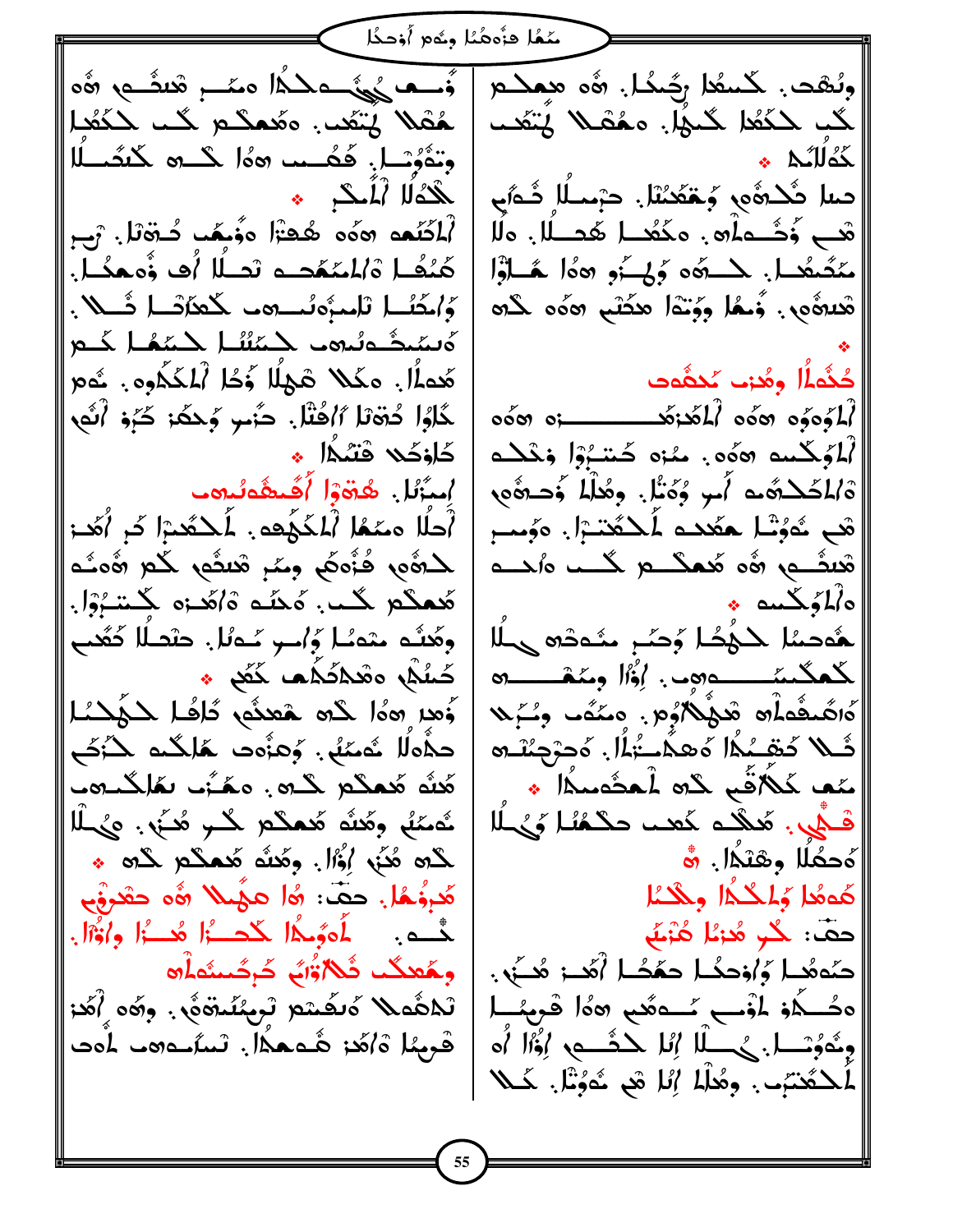مِّمُا فزُّوهُمُا وِمُومٍ أَوْحِدًا للوّْأَل أُسِيرِ وِيَكْسُلًا. تَسْلَسوهم نَّسِمَ أَهُد: كُــٰ أُوُمٍ هُــٰمٍ خُدـَبَا. كَـالمُوْا ئَكْتُ وِمْعَدًا هِلَّا. ئَيْءَ فَرَوُمِعًا لَحُكْمَ لِحَقْمِهِ الْمِرِ حُمْدِكْمًا \* هوَمِيمٍ. كَالْمُؤْلِ وِثَوْهِ وَأَوْ مِيَنَا هِلَا ﴾ مَعْهُمْ شَبِيعِ مِنْهُمْ شَمْعَهِ مِنْهُمْ مِنْهُمْ مِنْهُمْ مِنْهُمْ هُـــممُا. هَكَعـــدًا حَكَمَهَـــا هَلَا كُعنُــدهـد كُــدُوُرِ ٱلْمُــدِ. وكَــرِ ٱسـد لَل مُعطَـــكُا. مُحسَّــملَّة وِثِعرفَىـــح كَامَّــــز وِنَـٰـٰهِ وَٰاٰلـٰہِ الْكَـٰفَـٰفَـٰب الْمَالِ كَـٰفَـٰمَـٰہُر هْجِبُلْ. تَكْتُمْ وُلْمَثَلَ وِلَا كَحْبُرْهْ ۖ \* دەُه أُهُز مِّنْدا. فَلَب هُدەلًا. آوُمْھا **شی مَدزحکا** پ كُمْوُمٍ ٱلْمَمْ وْٱكْعَصِرِ. وِلْمَصْلَ بِيَهْدَأَ كُولِكُهــد شَي هُجَزَــــوهُم، وهُ من أَهَـــز وهَنُو َ نَفْعِهِ. أَسْرًا مَمَّا وكُر أَهْمَهُ. لمحصَّل وأَلَا هُدهُنا (5%). دَوَّه الْهَنَّة وَحَدٌ خَذَاَهَ رَبُّهِ ٱلْمَطِ ﴾ هُمعدًا ولَا ثَمامُدا «هُ ا قْرِيتُه وقْرِيبُا أُفْرَيب ثُلُّه . مَنْـُزَوْ كَمُكُمْ نُهُ‰َمْ لَكُـْ مِنْمَاً. وَهُوَ فَوْجُمِعْهِ ومْنُوه بِعُمِهِ. دَّوْمًا لَمُي لَا مْدَحْدًا. ِتْتَمُكُلُّا أُمِرٍ خُزُّەمُل. حَمْـ و قَوِيمُــرٍ هُــَيْ وهُا كَمُعْلَمِ لَمُلْهُم مِنْهَا \* أَهْتَرَمِينَ تَكْتِبِلُونَ وَهُمَا أَهْتَدُا حَقَّوْصِفُتُمْ وَ}هڤَكُمْ كَدْبِي وْالْلْ هْكَشُكْ. وْكُصَرّْا |حثّەم كَبِكَاوُرٖ \* |حقّ: كَعُدا مكَّقَعْقَدا. وِدُةَ ْلَا كَدًا هِيئَكَ. قُومُدِ وُحكْرِ قَـادُّا لَهُ، هُوَصِمُا لَاطُ وكُحِبْرَهِ هكْسٍ. أَكُلاً : هَوُمِكَتَ هُمْ يَحْتَرْاً هَٰذَوْاً لِكُفْرٍ \* ەھُم شَدْ وُلُمْ سَكُفْ لَحَدَّةٍ، هُه فُومُبُلْ لِكُو بِهَٰذِ ۚ. ـُـٰٓذِلًا هُـفَـلًا لَا مُع شَمْ وُلُمْ هَفُدْ حَكْمٌ. هِكْمَ أَمْاعَيْكَ. كَعِنْهِ لَا سَكَعِكْمٍ وَاهْتَكُمْ صًا. وْأَلَمْ خُمْتُوهما خُلْأُو أَلْمَلْهُ ﴾ كْمِكْتْشَا ەھْتْمَالْ كِنْتْمْ. ەھْتْمَ أُوُم ـهُـصُا لَا ـلْلَكِّـبِ. وَحثُوفُوهُا وَكُـا ة/الَسِّم هُ/سُب لهَفُلا . هُـدَّت هُـع هَمْمِهِ. وِحُمْوُرِ أَلَمْهِمْ أَهِكُووْوْلِ. تَسَبُّهِ  $\rightarrow$  مَعَب أَحْده تحفي مُتْزَا لِمَعْلا \* عكَمِ هَا فَهِ مَعْدُو وَالْمَكَّلِ هَدَا. ەمُا مُەحكُر أُمر وْاهُدَا. تْكْلُوُّى دَنْنْا كَسْفَرِ هَعْمًا مَعْمَدًا فَقَدَهِ. تَتْلَلْ فُكْسِرةُ مِنْ فَاللَّهِ مَعْدِدٍ . هُوَ خُلْكَتُ ەَحكَـٰه ِ بِمَكْـَـٰبِ. حَقَّصُّا هَاوْخُـا لَمْكُـٰهِ لْكُنْ لِمَحْلَ ذَخَلَ لِأَوْهُلُ هَكُمْهُ ﴾ |ەَىفَكُمْ شَيْ اشْكَلُّا ﴾ |مُحكَّز أَحًا هُعَكُم سأل مُحمَّد شَيْءًا الْمَبْسِينَ \$ مَحْصَرْفُوسِ وَمَعَنْ مِسْتَمَرِينَ وَمَثْلِينَ مِنْ ِكُـهِمُرِ كَعنُـهِلا هِمُبِـڢ. أَمُل أَبِكُب أَحِدْ لَحْ مَائِي. هَكْتُرُهُ مُسْئِرًا هَكْسَ أُوْوُحِلًا . وِحُبْا إِمَّا كُرِ وَلَا شَعِجْوُكُ \* لَّكِي. وِتَعْلَمُ لَكَيْبِدًا وِتْعَلَّقَ نُعْصُ \*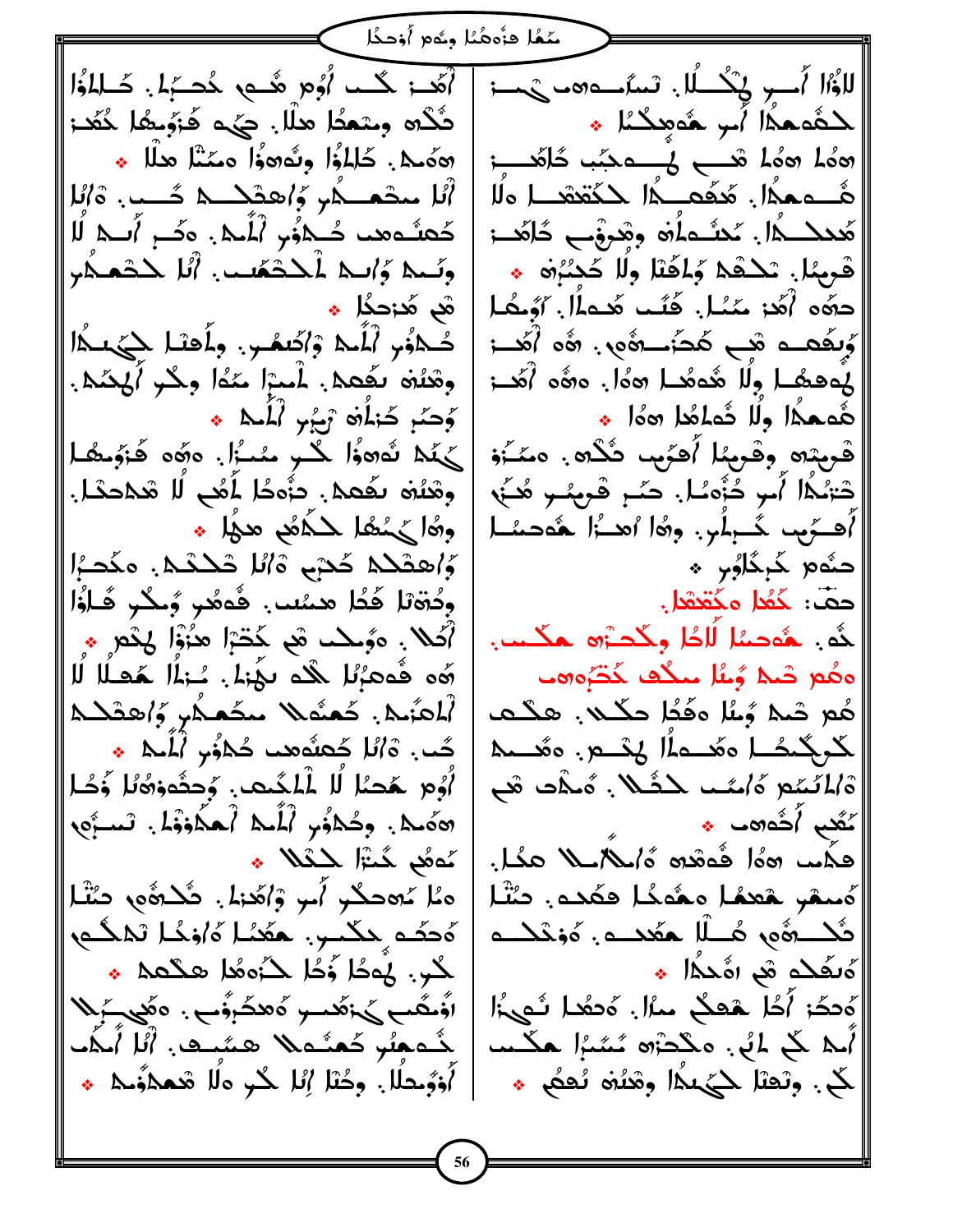مِّمُا فزُّوهُمُا وهُو أَوْحِدًا سُبُلا شَلا. مَي لَمَا لِمَسْتَمَرَّةٍ مِنْ الْمَسْتَمَرَّةِ مِنْ مىسَدَّە أُبْسِط أُوُم تْقُمَا أُمْنِصُـنِ. أُصُـا مَكْمُهِ . مَمْ هُلصَّهِ كُلْمٍ هُ٥ هُمْكُمْ. وهُكْشِفْتْ ەْتْخْتْتْ ھەسلار. جْزْهْنا بِفَكْهِمَانَ. مَعْكُمُ أَمِنَ الْمَعْكُمُ أَهُدْ هَا كَلْمُكْمَرٍ مِنْهُمْ أَهْمَا بَعْدَ أَهْمَا بَعْدَ ههُا يُمْسُلًا. وَكُسْلَ هُمِكْسِمٍ وَّصْبِهِ. ەللا ئىھا ئىك ئە لْمَكْعَبِ مْكَـٰدُهُ وَيَشَارُ. وَاسِرِ وَهْبِ أَثْمًا وسَمًا لَا هَٰۂِهو ہُوۡا حَمۡضًا حَكَٰلًا. وِصۡهَالَ ڤـەھىي ھُكْبا ەُ/ھُــز. /ُئىلا كْسىھـي ۇلمگىسلائل ھگىمەم. ، ، لمىشىلا ھگىب حكَّاوُا لَا ٱوْهَـٰ 10%. وِكَرِمُهَا هِكْتُبُ . رْهُمَا أُمَّ تَدْهُى وَالْمُؤَهَّدِ دَهِ حَمَّاتِ \* A*ll (* Š لْكُنُّهُـــا. ەكْتُمْــــــلا لَامتُــــەھە وِلَا فُعه لمُكْتَبْ كَدْهُوًّا هِ لَا خُبِكُم كَكَنَّه حُصَّى . كَمِلاً وُصِبْهُمْ كَبِيعُهِ كَسِيْهِ . هدكْملاء حكَمْنَا كَعْشَەما مَنْقَسَمْ وُمْقَاهِ. كَبِر كَمِحْكُمْــــِمْ هُء وَلَمِحْـــمِ هُـــملَمْلَ. هكَـــملا هُنْسَمِ كُنْدُهُ أَفْ زُوِيتِنُكُمَّا. هَٰذُنْـَٰٓزَٰلًا ۖ لَمَكْتَنِبُمْ مَعْمَمَى وَقُنْهُم كَنْ شَيْ كَسُــدْهُوب. بَعُدْــــه هوَه كُـْـــــرهُوب هُبْسٍ ههُه شَــه. لمُهوًى لِــُؤْمِنُــا حفَّمَعُدًا. مَر كَلا مَحْزَره شَدْمَعَت. وَهَيْتُ: أَنَّمٍ. وَكُمْ يُوْمُ وَهُ وَهُ أَلَّا وِلَا مُرِكَّعٍ 200 كَلَّهَ لِلرُّهُ!. وِهُنَّدَ هُكَـٰ; | عَجُمْ *لَهْ \** رُهُمْ يُوسُمِينَ فَيَاهُ وَتَعَالِمُكُمْ لَا يَسْتَدَمَّ مِنْهُمْ هُه أمكَّم ههُ أَنْعَفُهِ حَمْدِلًا أُهْزًا 000. أَهْلَا وَبَعَكُمْ خُنِّي 000 \* مَمْلًا أَمِرٍ هُدَوْخُلًا. دَمىڭُ الْوُمْ وكُت همهما. ٱلمُخرَّدُوبِ ٱسو مَنْـُا ثَكْـُرُه كُمْشُدْهُو. وشْدَه لْكَفْسًا لِحَيْ مُوهُدا هُعد حكَّب أصبراً. \* كَزَوۡـٰهَا ۚ. وۡلَٰكَ شَدۡتَهٖ ۖ كَـٰلُہۡ وَۡـُـُـلَ ۚ كَمَعُل وُاوْحِكْل وِلْحَسَّل حقَّا: حمَّا حَمَّحُلْ مِمْلُو جُبِلًا ـهُوصِمُــا ــــدْــُـــەدُا وُحرَّجِمُنْــه . بِمَـــم هَـزَت هوَا كَافُـا كَـسْلِيكَا وَكَـنَـمْتَهْ كَلاَقْبٍ وَفَرْضَے كَرْهْكُ، وَلَاكُمْ وهَنْسَـــة مِنْــــالا هُمكْتْـــا. أَهُد; هوُا. وْعِزُّوتْ زَيِّرُوهب وْأَهُد; كُلُّهُ . لِمَسْدَهُ وَ حَسَبِهِ لِلْكُنْسُكُمْ أَنْ وَهُنُسُمْ رَهُمُ هُكْـــزُه، هُهُوهُــا. بَعْــزْد وُهْنْــا ومَعمكم لكب. حكَمُدا لكَنهُا وتَذَوُّرًا \* معْدَسْلَا حَفْنُا حثَكْتَرْتُبْ \* هَٰلًا قُنُّوهُم وَٱهُدْ هِوَا. كَيْهُوَا هَقَدَاْ | كُنُّه لُمْ لِمَنْ وَالْمُوْسُور أَوْهَا وَهُجْدًا وَجُنُّواً. بِغَيْلاً هُوَا وُهكتبشا. وهُه أُملُه وُرَجُها أُسرْهِ. حكَمَّدْ احْتَمْدَا. هَي مُحَمَّده هَي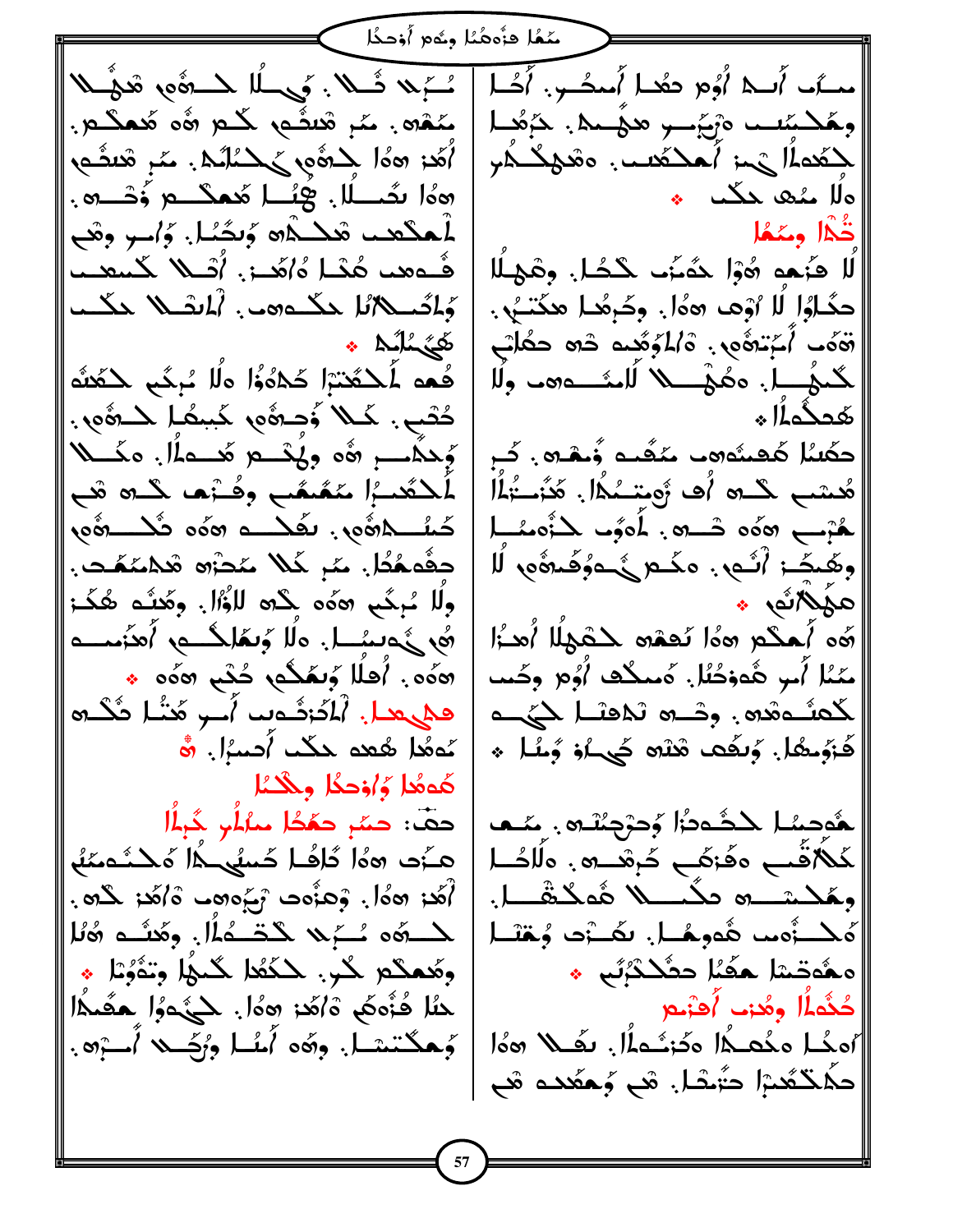مِّمُا فِزُوهُمُا وِمُومٍ أَوْحِدًا هكَكُمْ تُوْجَكُمْ ، وَيُزْجُدُونُوهِ بِ كَبِرٍ لَلْا ةُ/كُلا لَحُمْد مِّدْمُلْلُمْ. شُوشُه نصْلًا وهُمكُم كُبِ لِلْتَبِبِ كَعُدِ وَتَؤُوْثِلُ \* في المعرفي أَهُد: هُابٌ ـكُـلا وْ/; لِمُـُف. هُدْمُا حرْحِسُو حقّ : كَجْرُهِ حِمَّا حَزْبُهُمْ ەُ/ھگ خېنىپ ھُۆكلاڭا گىر كىلا مِنْسِمْ ، اِهْمَ الْمَسْرِ الْمَسْمَعْ مِمْسَمَ لِمُلْكَمِنُوهِ إِذًا وَكَلًّا مَقْدَهِ. كَوْاسْتُو، وْتْعَدّْلُكُمْ إِلَّا ثَنِي فُسْتُنُوا ﴾ خَـٰدَدُا ٱلله مكَّــٰ ٱوهُــا. وَبِـمَّتَــٰهَا هَاهَا وسًے هُلصٌمٍ ‰ا. صُمُّا ‰مَعكُم كُــد كَكَعُبْ وتَدُوْسَا. @90 0سُـَرْه کیے تھے وگ و. کامنے لگنگ ەُ/ھگــد كېلىف، ھُــەۈكلىد ۋىلــد  $\cdot$   $\frac{1}{2}$ هُ إِذْ وَمِكْنِي جَاءِ لىكدا لاإ لكىو ئىي ۇسئىر. وگىسە ەگىىر لْمُشَمَّهُ وْهِـزُّەتْ هَالْمُـــ30 . وَكُلُّــه أَوْحُــا لَا خُرْـُــا. وُ∞هُا نُصْــِحَ هُنـــَــ كَبْ هَالَ شَيْعًا هَمُعْكُمْ كَلَّهُ لَحْكَمُلًّا وَحِيجًا. هُا وَامِيُّهُا لَا قُف جُرْهِ ﴾ وُرِجُودًا. ﴿ وَ وَ وَ وَ وَ حَدِيثَ مَنْ وَ فَلَا مِنْ مَعْنَاهِ مِنْ وْتَعْضًا مِتْصُلًا لَا مِكْسِيْهِ كُنْسٍ. وَلَا هُدَيْهِكُمُّا. وَجَمَلاً هُجَمِلاً هِجَلْتَهِ مَعْدَا مَكْتَعْتَقَا لَمْ مَعْنَ مَعْدَدَ مَعْنَدَه مثنيكما كر تتفييح. وثبي حْـرْمَا ووْحسْـر بَعْدٍ. مُحَمَّا لِمُعْدِ بِيضُبُّ أَبِيلِ لَكُبَ |وەُصْلا ەُوھُلْھ هُزَهْدِ وَهُشَمْلًا لْمُوَدُّا مَكْتَمَتْ. هَٰا هَــِ هُـمُــا مُـــهُا أَهُـــبِ. وِهْنُــفِهِ كَكْبُوهُكُمْ وُحْسُب هَتْبَرٍ. وَٱلْمَالَكَ كْمُفْسِسْدْ وُبِّعُلْلْمُسْسُدْرُهِ فِي الْمُسْسَرْدُهِ مِنْ وكُـــەھكَام شَكَيْـاسًا. دُاوُم تَحتَـــو دلا Aدام الله أمثل هكزه \* لْعَصِيْسِ. وَأَرْوَةُ مِنْقَسَفَ بِكَنُّوْمٍ أَسْرِ هُنْهِم خَلْـٰهَا أُمِّعَ ههُا. ٱوْهـَ وِلْـٰالِمَا  $\bullet$  A.  $\circ \bullet$  U . وَبَعْ مَعْ أَسْفَرَ الْمَمْلِكُمْ وَسَفَعَهُمْ مَنْ الْمَكْمَامِينَ أَمْكَاهُ هُوَدُّلُو هُمْ بِهِ هَكَلاً هُوَيُّكَاهُ لَاهَ يُت مُتَمَّنٍ. تُتَمَّلُكُمُّا لَّكُنٍ كَلَّلاً وَٱسْتَكُنٍ. وقع هُوُمُا هُمِلًا حَصُرِهِ ﴾ ەككىلا لەردىئىر كاھگ لەرلىد . مُكْمَدٍ أَوُمٍ هُجَدًا جَنَسَةِمِدٍ. هُجَكَسَم هَهُو هُدوهُده وَاهُد للهُومِ وقب أحكام وأصلتها المستقص المروء وسالمهم كَلْكُمَّا وِقْمَكْسُنْفُو هَزْهُمْ وُمُعْمَلَا نُسْــدْ إِنَّا هِھُــوَدُـُـب خَصَــب لَـــمُّــم، لَا حَكْنزْمُا \* هَمَٰدُه هُوَدُمُّا أُسِرِ وْٱلْمَحَكِّرِهِ ۚ. ثَــٰلا أَأَهْلِ سَكَّرٍ مِكْتَبَهُ مِنْ أَمَرَ مِكْتَبَهِ مِنْ الْمَجْمَعِينَ مِنْ الْمُؤَالِمَ مَّىْرِ هُنْدَةُو، هُوَ الْأُمَادُ». كَمْلَتُمَا هُنْ الْمَالَ al de de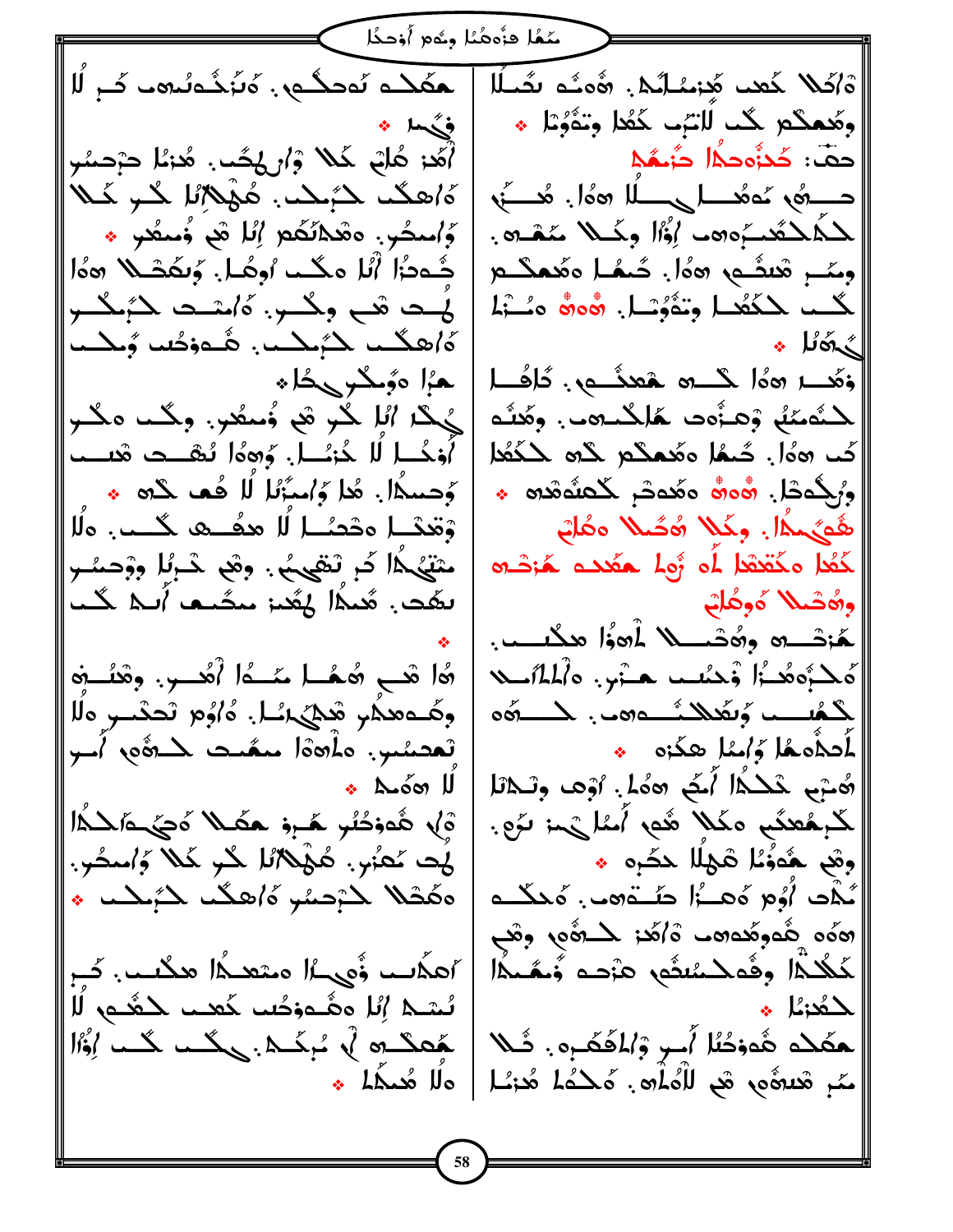مِّمُا فِزُوهُمُا وِمُومٍ أَوْحِدًا هُبِمِ لمُوت أَسِمْ حَمْدَهِ وِهُمِيمًا حَكْمٍ. مثَـادُا وَمِـــاُمِـدْ هُـــْعِ أَوْلِمُوْبِ. وِقْتِيَــلَٰا مُمَّةٍ ثُمَّ شَمْ أَعْمِكُمْ \* ەھُدە) كَدُو ھڭىن. شَەلْع مَعْمَا آھَـ: لَّكِيلًا هُ - هُوْا وُهكَعْلَـكُمْ. هكَعْمُـاهِ لْكُحِ**مُ**رِ. نُسْكًا وُوِمُدا فَأَتِكَ كُنْفِرِ \* هُوْا هُعِ يُبْائِياً. وِحُـكُوْ وِهُـبِيَفْتِ أُف لَيَّاهَا قَالِمُبْ كُنْتَ تُعْبُرْ هَقُلًا . كَامَرْتِ } } } } لَاكْتَمِ دَا كُنْتِيهِ كَتَبَ \* ەُ/ھگى ئېرىدا مەھدۇئىس ھئىل. ەقتىئىلا ئەۋا ئىلا ئۇاسئىب. مئىگىچى ڤُےما شَے شُکْلے وَمعَلِّلُکہ کے |إِنَّا وِهُدٍ لَكُمْ وْحِسُرٍ ﴾ كَيْءًا وَكُلْقًا أَدْهَا حَكْرٍ. وَهُنُه ثَلاَكُلا كَـْهَدُوُا شَـٰاهَكُـٰـهُـا وَ مَنْهَا لِكَـٰهِ آمَنُو أُه وُهْدًا. وَهُمْ كَلَمْتُو مَا فِي هُبِعُدِهِ \* حُلَّتَك وهُدٍ. وهُنْهُ حَوْجُوْا حَدْمًا آب کُ: اُهْده هـآب اُدرْکـه . کَرِهُـما أهدُ المتسلم تعصكُما. وَاسْلُلْا وَوَهُمَا أأعهكر \* صْگُمُ . بِمَعْرِهْدُهُ لَرَبْعَهُ أَوْلَى مَنْ مِنْ مِنْ الْمُحْمَدِ مذُمعمُا حمُل. كَلا لِمُعْمُل مَرِ ٱلْمَسْمَدِ مِعْكُمُ الْأَهْدِيسِهُمُكُمْ الْمَسْكَمِينَ مِنْكُمْهِمْ هَذَا حَسُنُهُا کَمِ ٱلْمَعَدَ ِ ٱلصَّلَامِ لَهُوَّا أسببِ هَبِ وهُـــــو. لَا هُـــَـلَّا إِمُل حَمُلاً سَمَعِيمَ مِنْ الْمُهَارِ لِمَعْتَقِداً حَصْبَه |ەقد∆لمىسى ¦ئا \* مَعْدهِ. ٥ مُحده ٥ هُ/ هُوَ مُعَلَّمَ كَبِ مِكْشِلاً 20\$ كُت مْعِ وِكْتِرٍ. لْخُدُه حَدالًا لَا حَصَـٰہا لَحْـب لِحْـُـباءِ وْشْلُمْ أَهْوُدْهْمَا هُمْ أَوْهِيْدًا. وُسْلَاه حكَّمُ الصَّـٰزَاتِ مِثْلًا أَوْحُـا كَـــر كَعِدْ وَسِدًا وَحِكْمُ وَمِدًا . وَحَزْمُهُ مِدًا كُحكِّـدْ. ومُعلَّـمٌوْمُـُمْ وَيُسِيدْ حَكْـدَةٍ \*  $\star$  A  $\sim$   $\sim$   $\star$ هَــُوْبِ تَـــالُا وَبِعَلِكْيـــەەب. كــــەە هنُا أُهَد: هَـا وَهاكْلب. أَوُم وكَــلا كُوْهَالُا ومُثلُا هكَ;. وُامَدَه أَمسُمر وكله هُـــمِ لَا مُحكـــرِ. وِضُــرِ هَدُفَهْـَـا لَ مْبَنْدِ. مَنْدَا دُاوُمْ وِكْلُهِ بِّكْمَكُمْ \* فُعَكَمَ. هَكَكَ فُيْءَ أُمِرٍ هُلًا ﴾ لُهوْهُا وِهُدِيُّ هُ هِكْمَا لِلْعَلَا . لَكُمْ; إِمَّا لَكَسَ وَلَا تَكُمُّسَتَ ۚ كَيْكُسُوتَ لمُعَامِمًا وَكُمِكُلُّهُ وَٱسْتَمْرِ سَلَاسًا. كَبِ آئۇمەن كېر ۋە كال. والا تككى كەن حَقْدُ سِهِمَا وَوُسْعَفْ لَمْ لَمَسْرِهِ وَسَمِينَ مِنْ ەتمىگىپ ھ دُان*دُ*الْ هَجمُونَ \* \* فسكه لمرثؤه سابهة سافسة ەُ/ھگــا ھُــەوْتُــا ەھْيــَزاما ھلُـا . | خُلا وسُمُل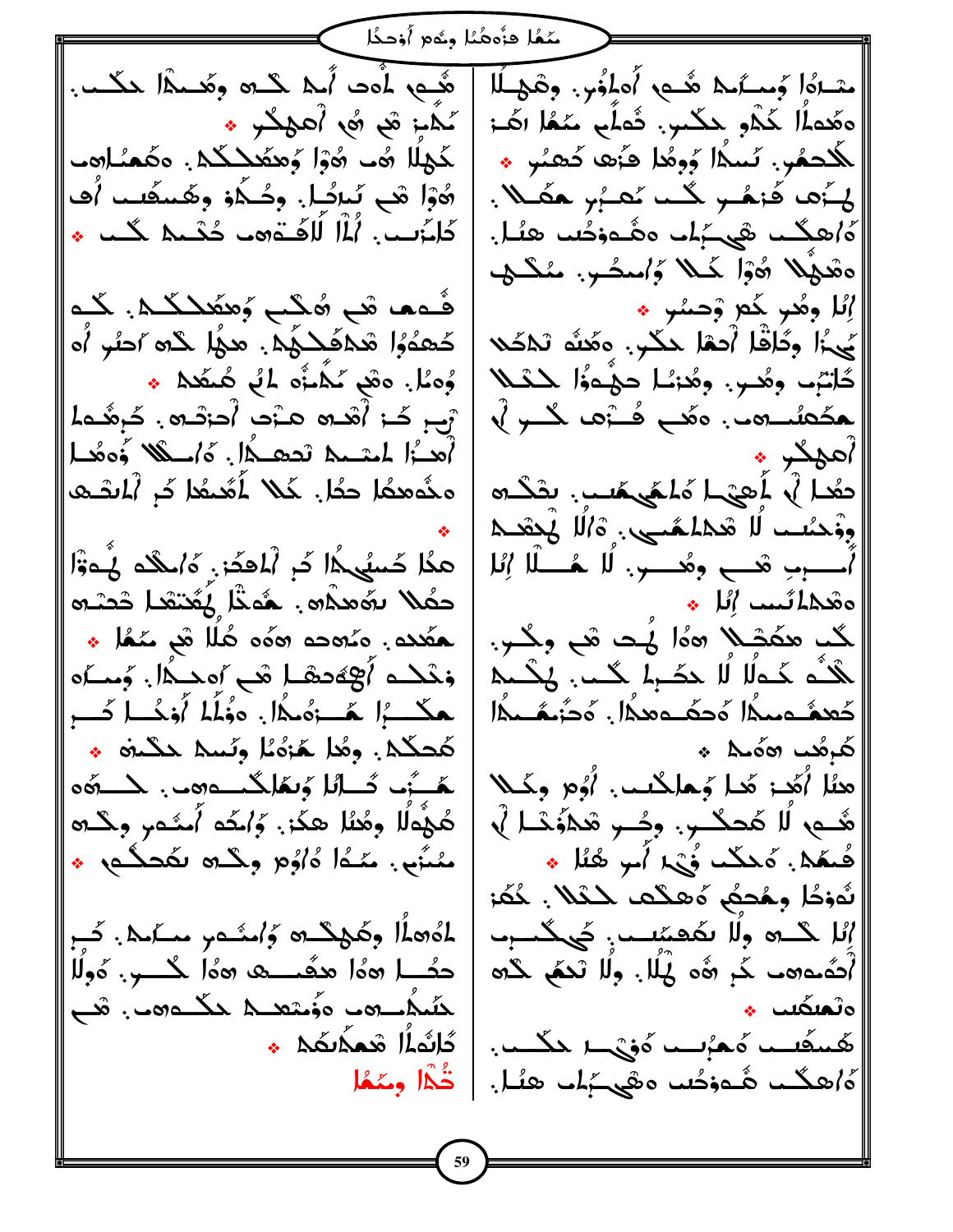مِّمُا فزُّوهُمُا وِعُومٍ أَوْحِذًا

حْدَمِسْا حَـٰهُكُـا مَى الْمُ الْأَرْوَا مَحْتِنَـٰم حكسفا رجّىئا. هَعْزَلْ فَيْءُ۞ هَمْلَى كْرِهُهُ كَلّْحَفْ الْأَاهِ. مَمَّعْ كَلاَّقْب ەكبەھ كەك كەس كىگەندە . وَوَجَدًا خَسُمًا وَوَسَعْدِكَب حقَّ: أَهُلْ وَثَيْلًا لْمَلَا هُنَىٰ وِتَعِدُّهِ لَكِيكُمِكِيْهِ وَمَكْمَلِيَّا وَمَحْكَمَلِي لَّكُنُواْ أَوْجُا أَمُّنَعَ بِكَدْهِبِ وَسَعْدِكَب <u> يمكن</u> في هُه وَحُمْتُوهُما. كَتْرَا هَمُعْهُبِ كَـُهِ. تْتُسْبْ مْنْرْهُلْسَالْ. كَوِيْسُتْ دْمْمْشْسْدْ(مْتْ) لْمَعْمِلَانَ وُسْتَعِمْكُمْ لِلْأَرْمَانِ ﴾ هُه وِكُصُبْ مِنْ مَكْلَب مُنْ مَقْلٍ. مْدِكْكُمْ سَقْاً هِكُلاً وَرِجًا. وَسقَدِكْت A اَهْلُ دهُلا مُوهُدا. هُولَا حرْهِمْهِ. هَلا أَصُلْ. إِذًا ومَّده أَا معَكَدٍ. وَمعْدكَما لَكُمُّا شَى شَلا شُەمَدى نُھْھ حُلو حُوصئا دُّا هِدْهِمْدُا مِمْقْا هِكْلُمْ سِكْفُبٍ. وُسقىنك لَكْمُا \* ألاده ألاده  $\frac{1}{2}$ حَمَّـ: وَهُ وَجُدُوهُ اللهِ همُسْلا لِكَلُهُا. هُو لَا سُعُوهُا. وسَغْدا هكلا هەُ دْجِنْتْهِ. وَلَحْيَىغَى مْع مَعْلَمَ فَأَهَا. حَدُلُو مُرْشَحَ وُسِعِدِكَبِ

دَرْهُا وْ/هَــزِ كَعُدا كَــوُّـا. ٱلْمَنَحــم هَهُه إُهِ الْمُكْبَوْهِ . هِهُه اوُها الْمَعِدِ. كَاةِكُدْهْسُبِ. كَـــلا وأَحكُدكُـــــه كَسْتَمَرُّ ٥٥٥ مِنْكُمْ . وهُمْكَ يَحْسَنُ كَافِكُا وُمِثَّەو ب سُرْاً كُتْتَوْا أُمْكَكُمُه 300. وكْرِمُها مَعْصَدًا حَتَحَلًا تَلْعَزُونَ. وَحَكَرِجُلُورُوُونَ. رَبُّهَ لَكُمْحُدُّا. ومُعُدُّا ووْتَـْمَا. وْتَـْ10ْ وۡحَسُلَ وَحۡـُـهِ تَمۡكُمۡكُــهِ ۖ ثُكُــةُوۥ وُقْمًا ﴾ حَدِّمُلْ مُوهُمَا أَمْلَكُمُ وَوَوْعٍ وَتَكْسَبُ أەفكك ورُق بالله على مكلَّفوه هْجِبُلَا خَــلا فُزُّەكْــل. وُبِسَّنْتُــەنُـەت دَّمِنُـا وهُــواًا. ۖ كِــهُو ٱدُّنُـا وفَزِهَــو كرشم كُثُماً وهُزم كَنفُوت هَم هُنَا كُلِّ وَلَىٰ كُلِّ هُنَا كَمِّنُه تَرْسَّعَ . هُمْ أَحَمَٰلُو نَّأَاهَلا رُّجِّءُ٥٥ أَسُّلَ وَهِمُسٍ فِي اللَّهُمُ اللَّهُ عَلَى اللَّهُ الرَّءُ الْمُحَمَّدِينَ مِنْ الْمُحَمَّدِينَ مِنْ الْمَ لَّا تَبْحَلُمهِ الْأَيْلِ الْمَنْ الْمِرَهَ . مَعْنَدَبَّةِ الْمَ وؤَمِنُو (50 \$60 \* لِلْمَحْمَدِ الْمُؤْمِنَةِ مِنْ الْمُسْتَمَرُّ الْمُسْتَمَرُّ الْمُسْتَمَرُّ الْمُسْتَمَرَّ الْمُسْتَمَرَّ لِمُلْكُلُومُ وهو الله مُعْلَمُ وَأَهُدَ هەُا لەھُە كَھُىغْلَىْدْ. وَسَّرِ مْعْشُوم كُمْ اللهُ مُعْكُمُ مُدْ الله عَاصَمَةِ اللهَ لْمَتَعْبِ. 16هــم 16كك\ةُ ــم حَوْلِكُمْ وُحكَّده هُم هُنْدًا \*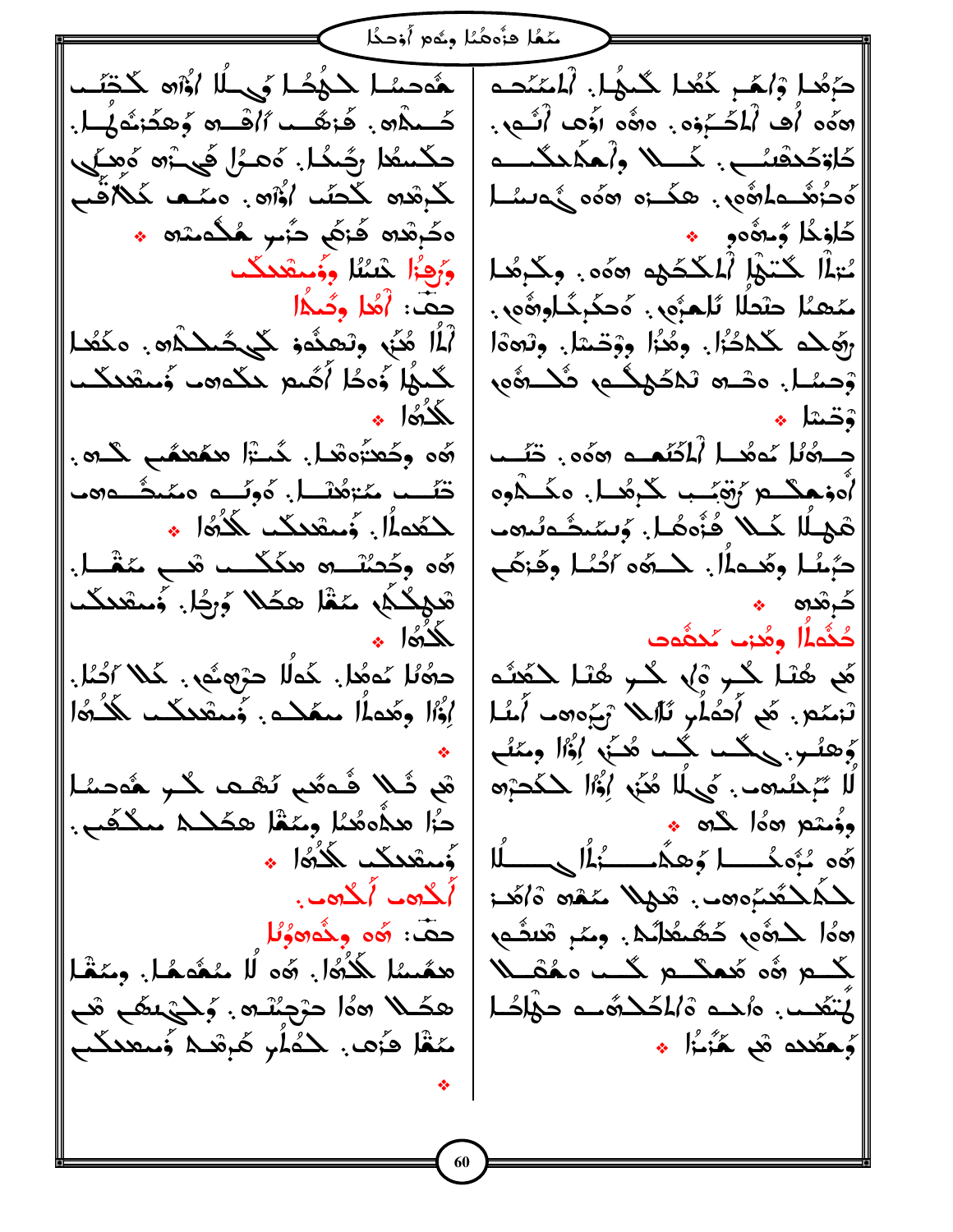مِّمُا فزُّوهُمُا وِمُومٍ أَوْحِدًا

حِمْدُا وَاحَتَمَا وَالْمَاءِ. كَانَكُمْا وَاحْقَا وَالْمَصْرِ وْحِسُــا. مَعۡتَمۡصَـا مِنۡحَفَـــٰ صَــٰالًا. د اهْمَهْ سَنَّهُم الْرِّمَةُه حمَٰی عَمَٰدا خَوَٰا نصَـٰلَا حَنۡسَعُـٰہٗ تَـٰصَفَـٰا ۖ أَهْلَائِكَ. ۞ٱللا ۞هُ أَهْلَى وَكْتُدِهِ . هَاكُمْ £ە ئىس*ت*ۇشكا \* دُةكَ ٱلْقُلْ لْلْكَنُعِينَ وَهْكَدُلْ بِغُجِيمَ كَــلا فُزْەُكَــى. ىغْنىدەقْبەت كَــەُلْلَـْمْ. أَهْتُمْ وَأَهْيَبَ لِمَرْجَهِ إِلَى أَهْلَكَمْ لْمُوَجَّدِ الْمُسْتَلَى كُنْفُتُولُ. ﴿ هُوَجِئْتُنَا لَهُوَجِئِينَا ۖ كَبْعِظْمَةَ خَدْكَبٍ. تَعْدَ هُشَلًا شَي مُوُتْاً. حَسُّوْتُهِ ۖ وَكَا وَسَكْتُمِ ۖ \* المعشمال متراك حقّ ، مُوهُلُ هَمُسُلِ هُــَنَّ وَحَسَّمْـهِ هــَٰٓا هَـُوَّــُـُلَّا لْمُعْدَمُ الْمُعْتَمَاتِ . وَهُمْكَسَبْ شَهْدَرُه هُ;هُما حَمَّازًا هُ/حمَّا أَنُم، هُد كُم ُوَْحَسِّعُوا لَسِّفَ. وَخَفُوا لَعَلَّاحُتَ \* \* كَمْمَحْتُـــا. حِــــلَّا مُحْـــَىْ إِنَّهُ! وَهَـــمِلَا لِمُلْكُثِيبِ وَمِنْ مَرْضَى أَهُدَ لِمَدَوْهِ . وسًا وَسَفِّي لَمَسْعَ وَهُوَ هُمِكْتُمْ لَمُسْتَدِينَ ەنھە ئىگىب. وڭىغا مەھىم ئىھ ەھَكْتُه ھەُ ھَكْتُا ھىئىچكْتُا ﴾ مُوهُنا. ۞هُا مَعْصَا وَدَسْواْلِ حَدْمُطْ وِلَمِكْتُدِرَا. كَرِ أُهُدِ حَدَّةٍ هُوَا وَشَمَلًا. تَعَمِّلًا مَعْقَرَهُ وَرَهَٰمْ مَمْ تَعْبُدُوا مَعْكُمْ لَّكَ حَكَمُوا وَتَدَوُّمَا ﴾

هُ٥ ڪُ¡ ﻣْﺪﺍﯞ ). ٥ُﻭﻭُﻭ ﮬُﻮ ﻣَـٰٰٰٰٰٰٰٓٓٓٓٓٓٓ وَكُنُّنَا ۚ مْعِ كَحِزُه! سَطْْ قَرْمٍ حَيْ حَسَمَاً وَ |كَبِشْدْ وُسْعَدْكُم ﴾ همُسُــا لَكُــهُا وقَدْهُــالا منُـــەدْه . لكشف فَبِيءٌ۞ وَاَشَعِ اُوُمِ. هِدَه كَمِكَرْ مَعْقًا وَدْسُلْ. حَـٰهُلُو كَرِمْحِكَ indity : همُسُلم لَكُتُهُا وِكَمِلا حَصْمَهِ وُسُلٍّ. وِڪُلادِ فَطُ هُي کَڪُرًا. مَنْزَو کُل هُي لْحَشَّمَاْلِ. حَسَمَاً مِ كَبِرْهَكْ وَسَعْدَكَنِبِ ھمُسُل كَلُّـهُا وُاسو مَنْصُل هَنَصـۃ حْسِمًا هَي يُقْدَالِ. وهي حُصرُهاَ! سَمَّرَو كُلِّ. كَــُمَلّْرِ هُـرِهْكُمْ وَسَعِيْكُمْ ﴾ ھگىئا گُدُّەا وَحَب مَعْسٍ. فُزُّەھُا وسُمه كَحقَّةِ. كَيْتَ مَعْ عَامَلَهِ م تْعِ مُدمَأَا. حَدُمَكُمْ مُرْتَعَةً وَمَتَعَمَّكَتَبِ مَعْمُا مْمَدَىّي. حقَّ: هَعُمْتْلْ هُوصِبُو ٱهْزَى كَنْݣُوه ومُكْتَحَب كَةُمُلْل: وْالْعَلّْقُدُو وَهُمْ أَحْسَنَهُمْ خَقَقْتُ الْمُحْسَنَةِ وَالْمُؤَارِ وهُمَعُثَمَاً مَتَوْدَّطَ لِكُنَّهُ هَكَمَتْهُ ﴾ كَرْجَدَ أَوْجَعَةَ مِجْسَمَةٍ مِنْ مَكْرَمِيْدِ شَدْرَةٍ . ەڭلگىگى مىشەھە كونگىمل تۇسو هُه وكِّرَهِ هوَا لِحَيْثُمِ اهْمَ حَلَّمَ لَحْدِهِ يُّهُمْ هُدُوهُا \*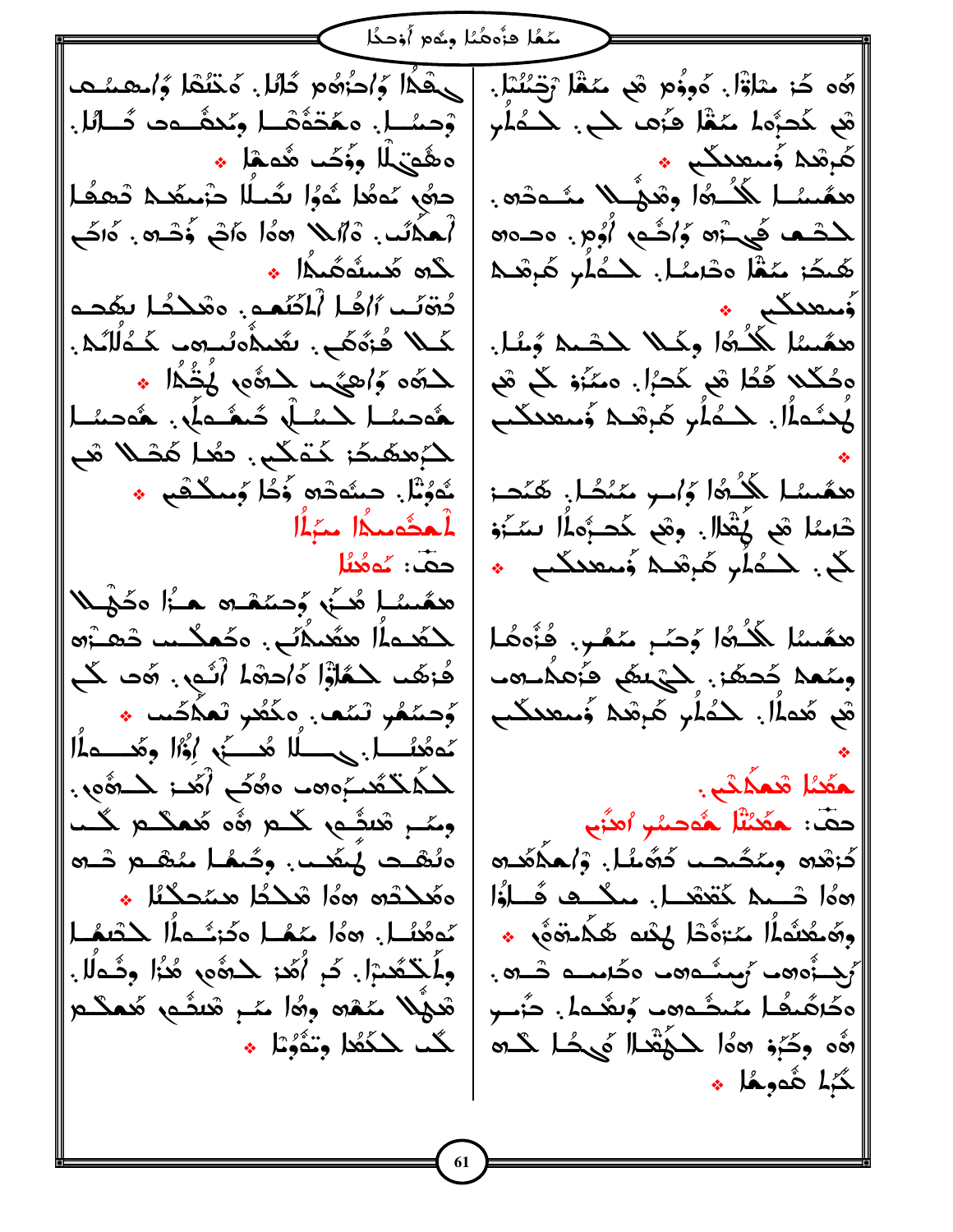| للمَعْلِ هِزُّهِكُمْ وِحُهِ أَوْحِكْلا لَمْسَمَّلْهِ مِنْ الْمُسْتَخْرَجَ الْمُسْتَخْرَجَةَ مُسْتَخْ  |                                                                           |
|-------------------------------------------------------------------------------------------------------|---------------------------------------------------------------------------|
|                                                                                                       | الْمَكْيُعَةِ مِمَّةٍ. أَجْلًا مِنْعُلِ مَخْتُجَلًا.                      |
| واللَّه الصَّرْا لِحَكِّفٍ . وهُـأَلَّمْ إِمَّا هَعْلَائِمُـمْ                                        |                                                                           |
| * مِصْدَالَم مِصْدَاة لَعَالِ                                                                         | لمُكْتَحْبْرَا وَحَمَٰىٰدَهِ . وَكُمْ أَهُدْ كُلُّوهُ وَ                  |
| الموجينا                                                                                              | هُدُا وِشَـلَا. هُدْ 1⁄4 مَـْهـره . هكـــلا                               |
| حدُّمُا مُعمَّا. أَحلًا ممَّعًا أَمْكَيْعَهِ مَعَه                                                    | لمُكْتُد،ٓا ومْدْلفْف حْيُوءُا وزُنِّخْفُصْا                              |
| لمَتَعُبْلِ. كَلا وَْحُل مَكَلا لَمَحْشَبُل.                                                          |                                                                           |
| وْاجُرِ شَهْلاً *                                                                                     | لْحُرِ الْعَثَمِيمَا آتَقُوبُ هَٰذَكَ ٱثْبَارَ                            |
| هُلا وَرْهِ ٗا                                                                                        | وفَزَكَبِ كَرِيْكُنْدُ ۞ . هُكِنْـُـمْ هَٰنِــهِ/ا                        |
| حقّ: لمَهُوْ حَذَابَهِا                                                                               | هَجُلاً يَعْمَلْ وَحَنَّنْهُا فَاهْتَ لَلْوُم                             |
| حَــِهُمُا مُوهَــا صَــالِ هُـــَنِ ﴾ [ؤُا كَـْعَـُــا .                                             | للمُنْهَاهَاه هُـ وُبِّعُت هُنْهِ *                                       |
| لْمُكَمَّكَمُوهِ مَعْهَلاً مُكْمَّهِ. وَأَهُد:                                                        | كَا۞كُـــدا مِمْــُبُرٍ حَاجَلًـا وِأَهْــلَـــُرُلَا.                    |
| ڵ؎ۉٞٯ؋ؠڬۿٮڔ؋ۉ۫ۄۦػڝۄ؞ۅ <i>ؙؠۿڴ</i> ڝٳ                                                                  | دامكم اانْيَا مِنْكُمْ الْمَسْ مِنْ الْمَلْكُمْ مِنْ مِنْ الْمَسْتَمْرَةِ |
| دَّاجَب خَمُّا پُجِّہِمَا. ہَـكَہَـٰہُا ہِدْسُـا                                                      | لْكَلِأُمْحَكَـــزلمين وسُـــرِ مْعَتْـــمِ وَأَوَّا                      |
| أَهجُم اللَّهُ مَنْ اللَّهُ مَعْ اللَّهُ . وقع حُـمُـا                                                | ىگىلا ۋە ھۆكىرىگ پ                                                        |
| ٱلمعصَّــم. حَنْــــو ۞هِ وَرَجُــا هُ/اهۡحَــُــو. إ                                                 | تْݣَلْمْبَوْمْ حَكَافْتُمْلَّا هُبْ وْٱلْمُعْصَدْ.                        |
| دكُمْ مَنَّزَهُ هُمْ كُحرُّهاْ! وصُّعُا وُاهكُــدا                                                    | دهُمُا مُممُا هُجُا ٱهكِمِ ههُا نُعْقَد                                   |
| 4 zorî Ni                                                                                             | لِكْسُمُا وَهُدَاً. قَدْنُكُمْؤُمْ سُنُكُلْ.                              |
| حَــــزًّا وَٱلۡلَّامِــــــدُّٮ وتَعَــــزُّهِ صِ لَٰاوُمِ ﴾                                         | $\ast$ ومدَّب (169 كَتربع)                                                |
| هُكَنْكُبُوهِ . اهْتُفْلِ وِيتَعَبُرْا ۖ لَهُتَصَدَأَ ﴾ [الله عنه 1] [[الله عنه 2] [[الله عنه 2] [[   | لَحْدَلَا هَٰٰٓدُكُمۡۖ وَفَیۡہِ ہِۖ ہٰذِ ۖ ہِ صَحۡهُ لَٰہِ                |
| لكـُه. وَكَم تَبْحَد تَصلاً كَهِبُـل. وِكَعُنا∭                                                       | عُموها. وُد دُوّةَلا ٱلمُكَّــد 10% حَكَـاوُا ]                           |
| الَّهُمَّا وَمَعَه هُو شَوْقٍ وَهُو الْمَعْ إِيْهَا إِنَّهَا الْمَجَاءُ الْمَجَاءَ الْمَجَاءَ الْمَجَ | ذُكُل: ومَمْــرِ كَحِــدُّا ۖ هُكُـــمَد وُبِّعْــما                      |
| لِمُكَمَّكَةٍ مِنْ الْمُكْتَبِينَ مَنْ الْمَكْتَافِينَ إِلَى الْمَجْمَعَةِ مِنْ الْمَجْمَعَةِ مِنْ ا  | سكف گَهُرُّا *                                                            |
| كَمِنْكُمْسِيرِ لِمُحَمَّدِ وَتَقْسَمُونَ هُمْسَ كَمَحْسَبُرَا                                        | مكْسِمْ لْمُشْرَهُ احْثَكْتْهُمْ لْمُؤْمَنْكُمُ .                         |
| لْكَنْتَوْهَا لَمْكُلَّا. وْتَعَفُّوهُ وَنُبِؤُمِنُهُ شَمْعًا                                         | حسۇمُل مُوھُـــل. أَهُـــز كــــوهُم وهُا                                 |
| كَقْتُعَا كَانُبْذَا وِلَا كَتْݣُدْهِ ﴾                                                               | مَعكَمٍ كُبَ حُبَّكَبٍ دُوْتَا. وْالْمَكَــْمَ                            |
| حقّ ـ منَّه ه هُوَمُّل لَه لا لَمُعُو                                                                 | ثْلاً وُحِدْتُكُمْ خُبْصُدًا *                                            |
| دۇمُل مُوْمَا حُثُّلًا تَصلًا مُحِكَّد حُكلًا                                                         | ەَھكك وُسُر ھُي كَـهُوجگـلاه . دەُلا                                      |
| تْعُـٰهَـٰ وَلَا أَهِدَٰهَـٰٓتُـٰهُ لِكُتُـٰا وَحُمَّـٰٓ وَ                                           | مُەمُعان أُهُد: مُحَنَّ حَكَمَحْكَمُحَرِّه من .                           |
|                                                                                                       |                                                                           |
|                                                                                                       |                                                                           |
|                                                                                                       |                                                                           |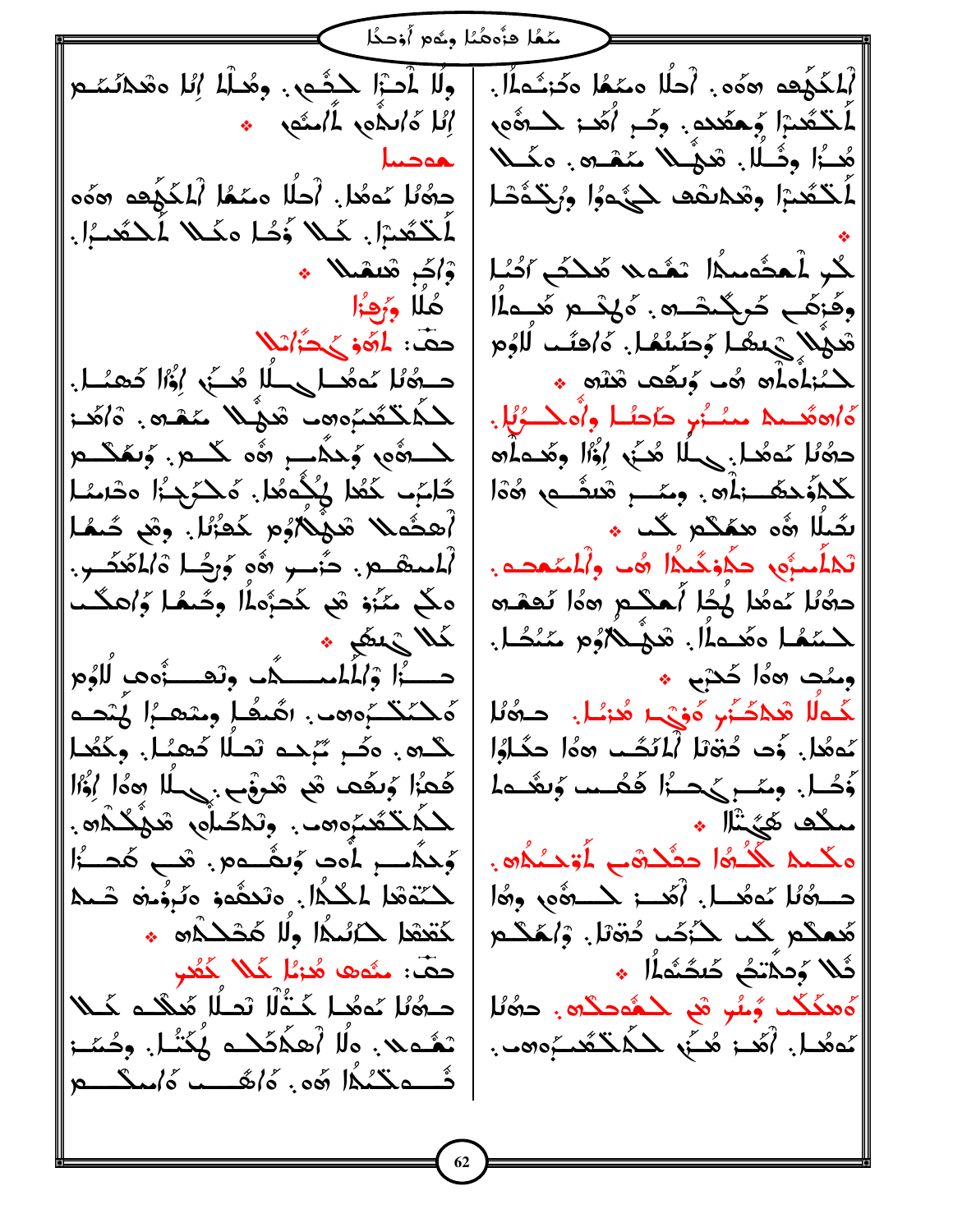مِّمُا فزُّوهُمُا وِمُوم أَوْحِدًا الْمَمَّضَى وَكَمَّاءٍ وَالْمَلَّىِّ: هَا مَا مَعْنَوْهَا دُاكْتَـْدُونْ) . وُقْتُـْبِ كَفُتْـا لِكُدْفُتْـا. ەمىكى ئىخىر چَقىدَا ھَزْمُدەت كُثْمَلًا ومُّذِب كَحْقُوب دُتْهُدًا ﴾ لَالْمُا لَمَايَا ﴾ وَاللَّهُ مِنْ يَوْجُرِ هُلَا ذُدُه . هَي كَنْمَا أَحَنُرْهُمْ أَوُحُمَا. وُصفَدْه وسَكْلًا هعَمْنُــا. وهُـــْ;ه ٱلملَـــــدُــ رُجْــــة وُقْداً كُلُّهَ ۞﴾ لَكُلُّهُ إِلَٰهَكُمْ رَبُّ مَلَّى قَدْمَكُمْتَتَ أســـد. حــفُصُــا بـصُـــلا حــفُصُــا عِكْـــمدُف حزَّمِيهُ الصَّحْمَ دَهِ . هَاهُمعُ الْمِعْدَمُ َ كَاثُمَا ۖ ثَدْهُدَلًا ۚ وَيُدْهَدُكُمْ ۖ ثُدَٰٓءَ ۖ أُسْرِ يُتْحِمْ. هُءَحِسًا كُنْ وَلِحْمِ مَحْمَلًا وَلِمُعْنُو وَلَمُعَهُمْ ﴾ مْدِيْلا فُەۏكُلٖ ؞ حدُدسُــا لَاحُــا مِـمَــَزِهِ كَحـــْتَ مَـــلا ذُكَا وَسُمُا فَوْهُهُ. وهْيِبِهْ! كَدُرْ! وهُبَكْ: مَغْلَ دَوُلًا مُوهُدًا. [هُدَ هُــَنَّ لَكُــاَوُحَكَــزَاْرَه تَعَهْدُكُمْ . لَمُهُوب حَذَّه مُسَا وَهَــَدُبَ هَيْمًا هُدامَه. وَحِبُّه والْعُا حَدَّب ەھَكَـــمْ اوُّا ھُـــەوْكُلّى. مَــــر ھُە ئىُـــا الأصل ويُسْتَسَمَعَ. وَتَوَجَّسُتُمْ هُمُسْتَمَالَ وَالْحُكُمُ وَقَوْمٍ لَكُمْ أَسْتَحْصَدُهُ ﴾ شن للأوُم. وتكفت الكسم لكهت قَمْي . مَحْكُمْ هُـُممُ ا مْتْحَلَّا . مَـُممُحَا كَزَوُمِكُمْ \* حَمْدَهُمْ أَوْادْحَكْمْ أَهُد: هُنَّىٰ إِحْمَالَ 20\$ الْمُحَمَّد  $\stackrel{*}{\bullet}$  . فَلَم هُ  $\stackrel{<}{\bullet}$  هُ هُمُا ا وَالْحَدَّهُكُمِ. اُوُّاا وَسِعَىلاً 30ا حكّدہ۔ وِحَاسَدٍ۔ حقَّ عَلَاسٍ لَكَ لَمُوْدُهِ يُقبِّلُ حَبْصِيُهِ مُسْلَمٌ . ٥قب لحَمْلا كَعفَصْا لَحْم أَشْمبِ. هَي يُحوْا لمَكْكُنْتُ مَنْ مَاتِ مِنْ مَاتِ الْمَسْتَمَرِينَ مِنْ مَاتِ مِنْ مِنْ مِنْ مِنْ مِنْ وحُنْزَا شَدْهُكُمْ أَبْدَ. هَوْرَضُنَدْ هُمَا مَدْ |قَدَمُلَا كَمَلاً آوُحُكُلُ ﴾ هِ مَنْ الْمَمْتَ الْكُمُّا حَدُّولًا وَ مَعَلا كَّرْتُعُلْ. لِكَعْدَتُكَلِّ أَمِيكُونِ وَمِيكَتِينٍ. هَي لَا تَــكِمُوْ هَلِكُوَهُـــز. هَـــرْمِ وَحكَـــرِه حْمحُــــــــــوْ، حَـــمَـــمَــــمُّـــــوْ، مَـمَــــَوْب لعُلگت کَے اُهُدَ کَی جَنْ وَهُنُو هُا رُجَّدُدًا. وَحَكَّرَ خَكْمًا. بِفَعِم كَهْدُمُ أسىر ٱسائل. مىڭىسچە كىئىگە. دلل  $\ast$   $\circ \circ \circ \circ \circ$ بِهَيْهِ خَاجًا هُنْبُا. وَهِرُم لَكَـٰعًا هُوَٰٓوْا \* وَنَعْصَفُهُمْ شُووُا ۚ بِمَسْلًا ﴾ أُوْهُــب هُرِهُــا ﴾ دـ وهُـب أَلْمَدْرَاهِ كَمِئْمِيْرًا وِهْنَسْهِ كَسْوَرًا. وَلَا أُه يُصِملُا. وُاهِ أَنْ حَزْبِ ثَلَ وَاللَّهُ مْكَمِيكُمْتْ مْحْ مُكْتَوْرُهِ . كَحَزُّه مَعْقُومِ**مُ**ا ەمىگچى غَمْ اُهُوقْا. ەَتْ ەْھەللا فَرْهَكُنَّهُــا. وَعَـــرِ لَكُــْهُا هُـــــالمُوْا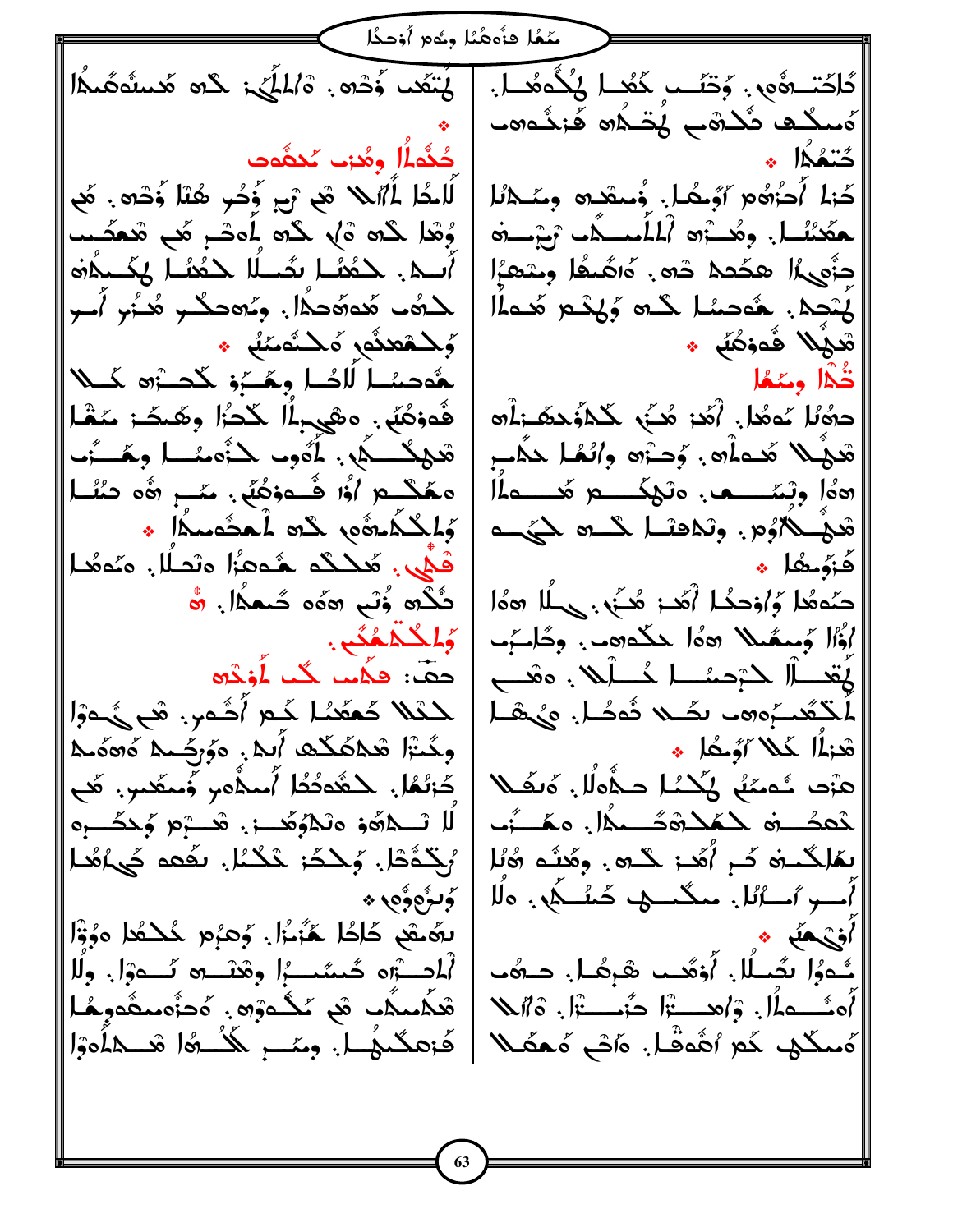مِّمُا فِزُوهُمُا وِمُومٍ أَوْحِدًا هَمَلا كَلِهِ لِمَكْعُدٍ تَعْشُلُ: أَهْلُعْكُمْ وكمككا متؤهل هيئ كبلا كم ئَعْفُسِ لَكَلَافُــةَ۞ وُتِكْسَا مُنْكُسِـ۞ت ئَكْتَرْمَة \* حقّ كُدْوْمِكْلِ جُنِمُيهِ ەھىخزا مىقا ەقمىگا. ەنەھى كە رِكْبِصُو فُزُّەكُمْ. مْتَعْلَمْ هُزُمُّ مَعْيَوْا ثَمِّهَا کِّي. وَبِعُومِ مِنْتَهِئَلَيْمَ. كَافُت مَثَلَ وَحَكَكُمْ \* لْحُرِ هُوَصِيُلِ هُكِشُلٍ هُمُسُلٍ. وِسُمَكُ تَفْعُـــكَمِ. وَلَا تُلَّكَـــرِ كَمِيعُـــزِ شَّـْ10\$ ەُفَوَّهُمْ مَنْ كُنْغَا. وَلَاكْتَا وَجَمْحَسُنِ |حسِّمُو تَعَدَّوَات \* حْاحلًا كَنْحَمْلًا هُمْدَ 500 لَمْحَمَّتْتِهِ. لَمَوَّىدًا مَكَـــتُومب هُوهِــا وُومِنُوَّط. ەڭى مەھئىل ومىتەگكا. كىككىمەگىل وَاوْيْهُمْ كَلَّا شَهْكُو. كَمُلَّا تَقْفُكُو. هُ مَحْمُلُهِ \* وئَعْتِيْ لَكُمْ كُمْلُو وَهُدَوْبُو تَدْمُنُغُونِ. ره وراث الله مسلم الله من الله به الله من الله به الله من الله من الله من الله عليه الله من الله من<br>مسائله الله عليه الله عليه الله عليه الله عليه الله عليه الله عليه الله عليه الله عليه الله عليه الله عليه الل قَعْنُ مِنْكَسْفَةَ الْمَكْرِيْنَ الْمَشْرَكَةَ ەَحكحەۋە مُمكى 500 كَىمكا. ق خُمَّا وسُمُا ئُمِّسَةَ لَمْ وَحَكْمِمْ إِلَى أَمْلَـٰهُ مِنْ مِنْ وَوَى مِنْ وَلَى مِنْ وَلَى مِنْ وَلَى مِنْ وَ وڤَكَيْهِ وَمُوهُل حقّ همّسلا تَهْزُمُه وَحْدُثُوُمُا حَبِّسُا سَمَحْــٰهِ ۖ حَــٰهُ مَـٰهُ مِنْ حَوُّلًا مُوهُا ٱلْمُحَمَّد لِمُكْتَحِبَّا لِمُسَقَّد وَحْزَمِنَاهِ ٱمْكَا أَوْحُا. ويُنُبِي لِمَحَوْاً شَيْ أَهْوَمُ مَنْ وَهُوْ مَوْسًا ﴾ [السَّمرة: 10] [الصحيف أحبلًا. وقتسه وُهمْسُلْ هِقُعْدُ 2009. وِسَٰرٍ شَلِقُو ۞ \$ هَلْعَكُمْ كُلْبٍ. هُجُزَّتُ كِمِلْهُ الْهَيْمَا لَهُ لَيُوْلَى الْمُهْلَفِينَ وَالْمَحْسَنَ لَهُ الْمَجَمَعِينَ وَالْمَجَمَعِينَ مْمُنُوبٍ كُنْتُبُوْلُ. هُعْكُلِكُبِ 200 وَهُلُدُ كَــَـدِ هُـُلْ هَـدُلُمْ هُــزُو هُـُهُـدَ جَــدِهُمْ. هْعِمُا وِمَثَاً. 50ُهُ هُدَّاًا مِكْفَـة وهُه ورُكِــد أَـــرْه حكَــدَا). هُدُّحـىـُـا وَهُوْلَ. هَـٰٓئُوَّا مَـَّـَـلَّا مَـکَّلِّـهِ مَّامِلَّـهِ لحَقَّـهِدُدُه . وَحقُصل لَمَـــكُ وَخُـــملَه . لكتهن وَمُتَحْدَدَ حَسَنًا فَقَدْ الْمَسْتَمَالِ حَدْمُ ەھٓے ﻠَﯩﻠﯩﻤَﯩــُ;ﺍ ٱرۡوَكَــِ . كَـٰٓوَهُــما لَكَـــُ;ﺍ တ္ပ္ၿမိဳ႕ هُ٥ كَنُعُل. ذُمْلَ وِحُــٰٓةِ لَل. هُ٥ كَـٰهِ مُـٰل وِكَّى سَنَّزَوْ هُو غُجرُّها ﴾ أُدَرُهُم نُعط وكَقفط. مَحفَّدت كَالَا ٱلْمُكَـــد «هُا). وكُكُـــد وُبِعْــدا ﴿ وَلَا وَآوُمِكُلْ. فَكَسَمْ كَالثَّمَلُّا حَزَّقُوهُمْ وَنُعْوَة حَدُّا. هَذَا هَءُا حَقَّتَهُا کَرِ شَدْهَدَهُدَ لْكَتُزَا حَاطّْنُدْهُوب. هُوصْه مَنْكِ هَكَنْقُـا أَوُ حَمُّداً نَاحُہ خُلْحُمَا حُكْم ﴾ حُذُماُ! وهُذِب أَكْنُبِهِ كُـــةْلَا وُاكْـــەھــ ەـُـــــْقَطْا هَنُوحْـــا. لْكَمُّدْهَمَا كَدُّا وْالْمُلْمَدَّا. وْغَسْتُمْ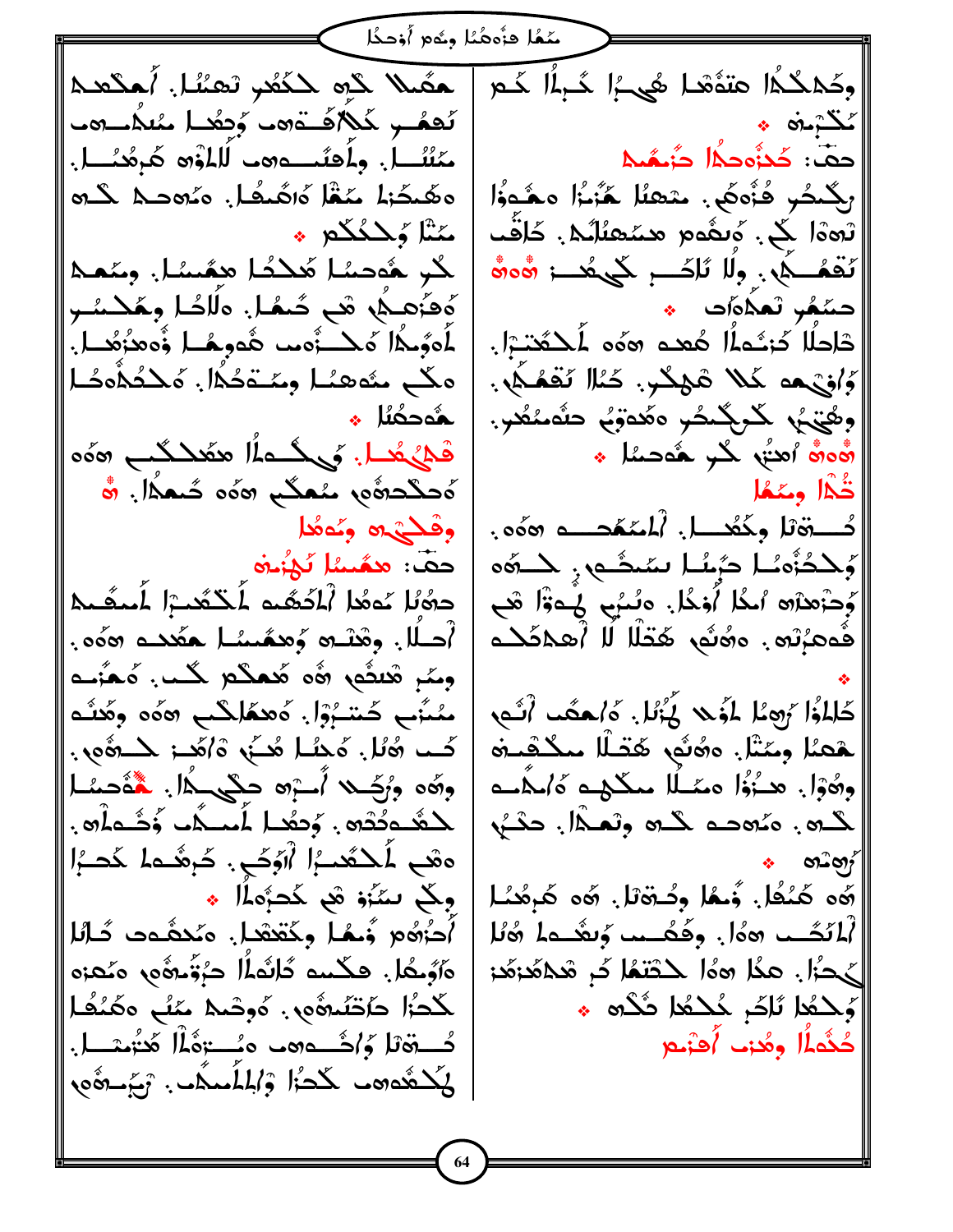مِّمُا فزُّوهُمُا وهُو أَوْحِدًا أَسٍ جَٰٓ;نُمُا هَفَّبْنُهُ۞ شَتَمُكُا. مملُكَ وُلُّەھب ھُڪْتُب كَحُلْ. كَم وَعُمَّاهِه وِشَلَا وْيَتْلْ پ لَمَشْكَمَا وَاهِيَنِ مَسْرَهَا وَالْمَشْتَلَ صُحْكَ هُنَّــهِ. لَمُ تَحْمَــلَّــ وَمُتَــلَّلَ. أَهَــ كُتُهِ وِكَبُوْ أَلْقَهِ. يَحِيْكُمْ لَكُثَبِلَمْا. ٥١٥ امدُ الْمَدُّومِ لِمَ الْمَدَّومِيمَا كَتَيْحُدْنَا وِهُكَذَّةَكُــْمَاْ. هُمْكُرِهُب كە. كېرۇشكې. ەھقىت كەل. امىنْۇل حقَّ: هُوَوْا هِمُسَمَّى لِمَتَقَّعَ كَمْسَدْهِ مِنْ مِنْ مِنْ مَا مُحَمَّلًا مِنْ مِنْ مَسْتَمَامًا  $\ast$  أَهْمَه  $\ast$  أَهْمَه  $\ast$ مَعَدے هُوۡۤا ضَکۡشَے ٖ خَتَعۡتَصَا۔ هُ وَدۡاه ثَــلا مُكْتَــب أُوْجُـل. هڤــرْم وُحَصَـٰبِطْ حُذُّماً وهُنِ مُحفُّوف حقُم مُدْمَعُكُم ﴾ وُامْعُكُم هُا حُدًا أەزىمگىر. كَرْحُمْرُو حَكْمَعْدا اكْصَدْ. كُحزُّەھىمُا وُقْلَة ۖ لَمُوْهَدِ. كُوهُا وَهُنَّا أَلَّهُ. وُاُشُّەھب كَرِثْدِه حكًّا وِلْعَزُّەهـ لْمُحْمَدُ ثَكْلُهِ. لَمُخُكْبِ وِتَـْعَفُـلُ مُوحِـهِ هْلُهْ وَوُهِ . 500 مُتَمَطَّطُ لَلْمُلْكُمْ وَهُمْ لْحُــرِ كَـحْــشُــهُو فُقْفُــت كَـفُجـلَ. مَــِلَفَ لَل لمُتَعْتَعَط \* مْعدَلًا مُتمْا مكْد هُتْدا. فَرَحك لمُعْدَا اَحِبُا مِكْحِسُا وِكْمِهِ حَمْدِهِ لِمَتْعَمِدِ ادْمًا عِنْدِهِدًا لِكَمْنْزَاهِ . كَبِرِ أَلَمَّا ادْمَا لْحَقُودُهُنُّهُ . هَكْشُكُمْ وُمِئْلُ أَشْكَلُهُ . لَــْتَاتِيْرِهِمَا لَـتَنْنَبُهُ تَاـَـمَنْ وَهُـــَكُ مِ تَمْكُمْ هُوَصِبُرٍ كُمْ لَهُدُوا إِمُّعَبُّلَكُمْ. لِّدَّمُّلْ وَشَلاً وَمُّتَبٍ. هَمَّسُلُ وِشِهْدَا كَلَّهُ أَهْمُهُمْ مُؤَهَّةٌ حَنْسٍ هُوَ وَلِخَوْفِهِ وُحمَّـــرِ مَعْصُـــرِ حكَّـــما وْحسَّــدَّا وصُّــلا مَنْدَهُا). هُڪَرَه جَدِيلَرِ هُي فَحِنَـْدَاْا  $\sim$   $\sim$   $\sim$ ـ هُەھىمُا لِمُتَسَمَّسِ ﴾ اخْدًا وحَمْلا في المستركة الْمَجِنَّ الْمُحَمَّد السَّمَرِيَّة عَلَى السَّمَرِيَّة عَلَى السَّمَرِيَّة عَلَى السَّ تَمْتَلْمِ يَتْتَرَا. وِلَا مُحْصَدُ لِلْهِ بِٱلْمَتْمَرِ لِتَدْمِرِ الْمَنْتَ ى ئەھدۇل كۆممەت تىكىم ئەن مۇ وِكُنْزَا حِنُّهِ هُكَنْشُيْ، وَشَوْيَا وَرِكَا. ولمعتمَّكِين حقّ لمحكّ من كَرامًا كَافَتُوهُمْا لِلْكُلّْحَةُ الْمُتَحْدِدِينَ الْخُلَلَا حهْوُا وهُسًى. ىسْلا 10% أُصُل كَحسُل. هُدُهُ أَل هُهِــَوْمِ هِهُمْ لَهُــَـوْلَمْ أُهِـــُرْهُمْ. هَـــو ؤُهِيكَبِ هُومُ وَهُــوهب حَبّْبِ] وِثَّـووَا. لَكْحَرُّهِ أَلَّا وَشَرَّةُ بِمَا حَكْسَعُهِ وَحَكَّنَ الْمُحْتَ ەھْبوۋا وڭىسۋا ەممىڭگىلار. ەاھۇب هُوصئــا هـــرُم هَـــالمَـدْهو. ووُرجُــا اهْ الْحُــْـةِ . مَعْنُـِلْ هَــبِ كُلْعُــلِ هَـحَـكَــةِ . مَكْدِمُ مَكْمِيلًا وِسْعَكْمْ. مَكْدَرْه